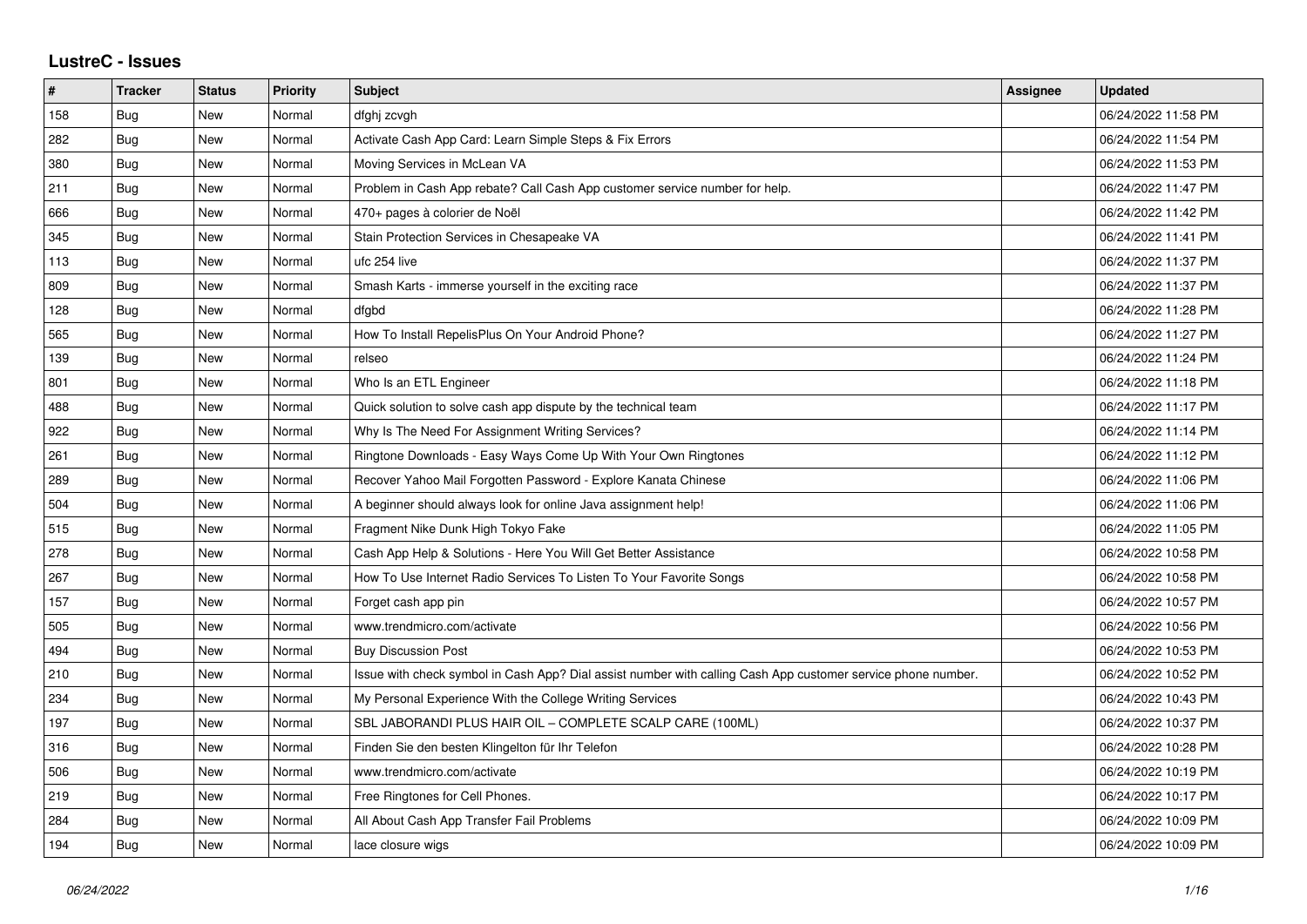| $\sharp$ | <b>Tracker</b> | <b>Status</b> | Priority | Subject                                                                                  | <b>Assignee</b> | <b>Updated</b>      |
|----------|----------------|---------------|----------|------------------------------------------------------------------------------------------|-----------------|---------------------|
| 480      | <b>Bug</b>     | New           | Normal   | Nur Online Shop                                                                          |                 | 06/24/2022 10:07 PM |
| 247      | <b>Bug</b>     | New           | Normal   | best 4 Channel Amp                                                                       |                 | 06/24/2022 09:44 PM |
| 183      | Bug            | New           | Normal   | Nursing Assignment Help Online                                                           |                 | 06/24/2022 09:42 PM |
| 721      | <b>Bug</b>     | New           | Normal   | Cómo instalar un Mod Apk                                                                 |                 | 06/24/2022 09:39 PM |
| 181      | Bug            | New           | Normal   | <b>Healthcare Custom Writing Services</b>                                                |                 | 06/24/2022 09:38 PM |
| 496      | <b>Bug</b>     | New           | Normal   | What is Live NetTV?                                                                      |                 | 06/24/2022 09:22 PM |
| 789      | Bug            | New           | Normal   | Full version                                                                             |                 | 06/24/2022 09:11 PM |
| 541      | <b>Bug</b>     | New           | Normal   | How to fix the cash app payment failed errors?                                           |                 | 06/24/2022 09:04 PM |
| 490      | Bug            | New           | Normal   | Unlock cash app account by getting quick solutions from the technical executives         |                 | 06/24/2022 09:04 PM |
| 168      | Bug            | New           | Normal   | UFC 256 Live Stream Online                                                               |                 | 06/24/2022 08:59 PM |
| 589      | <b>Bug</b>     | New           | Normal   | How can I get the cash app phone number of customer support?                             |                 | 06/24/2022 08:57 PM |
| 568      | Bug            | New           | Normal   | Instale a versão mais recente do YouTube Premium                                         |                 | 06/24/2022 08:51 PM |
| 333      | Bug            | New           | Normal   | Mold Removal Services in Norfolk VA                                                      |                 | 06/24/2022 08:37 PM |
| 205      | Bug            | New           | Low      | Mens Designer Glasses                                                                    |                 | 06/24/2022 08:25 PM |
| 623      | Bug            | New           | Normal   | Listen to online radio stations for mobile phones                                        |                 | 06/24/2022 08:21 PM |
| 640      | Bug            | New           | Normal   | play game with me                                                                        |                 | 06/24/2022 08:20 PM |
| 258      | Bug            | New           | Normal   | Fake Nike Dunk High AMBUSH Deep Royal                                                    |                 | 06/24/2022 08:07 PM |
| 537      | Bug            | New           | Normal   | Get tech assistance with customer support on ATT Yahoo email login issue.                |                 | 06/24/2022 08:07 PM |
| 664      | Bug            | New           | Normal   | Tea TV Apk Download - The Best Way to Watch Movies Offline                               |                 | 06/24/2022 08:01 PM |
| 495      | Bug            | New           | Normal   | Twitch Clip Downloader Download Twitch Clips Online 2021                                 |                 | 06/24/2022 07:59 PM |
| 629      | <b>Bug</b>     | New           | Normal   | How Can I Load Cash App Card at Walmart straight away?                                   |                 | 06/24/2022 07:55 PM |
| 189      | Bug            | New           | Normal   | <b>College Biology Writing Services</b>                                                  |                 | 06/24/2022 07:52 PM |
| 228      | Bug            | New           | Normal   | Why Does Cash App Transaction Failed? - Here Is the Answer                               |                 | 06/24/2022 07:49 PM |
| 497      | <b>Bug</b>     | New           | Normal   | Fake Nike Dunk Low Off-White Lot 50                                                      |                 | 06/24/2022 07:45 PM |
| 502      | Bug            | New           | Normal   | Les instructions pour définir des sonneries pour iPhone sont simples et faciles à suivre |                 | 06/24/2022 07:41 PM |
| 687      | Bug            | New           | Normal   | How to use twitch.tv/activate?                                                           |                 | 06/24/2022 07:39 PM |
| 248      | <b>Bug</b>     | New           | Normal   | Mobile ringtones and attractiveness ringtones                                            |                 | 06/24/2022 07:37 PM |
| 133      | i Bug          | New           | Normal   | craftlabs                                                                                |                 | 06/24/2022 07:33 PM |
| 336      | <b>Bug</b>     | New           | Normal   | Tile & Grout Cleaning Services in Norfolk VA                                             |                 | 06/24/2022 07:24 PM |
| 169      | <b>Bug</b>     | New           | Normal   | CV Maker - UAE CV Writing Agency                                                         |                 | 06/24/2022 07:22 PM |
| 508      | <b>Bug</b>     | New           | Normal   | hire a professional dissertation help                                                    |                 | 06/24/2022 07:21 PM |
| 696      | <b>Bug</b>     | New           | Normal   | How to Install the TuMangaOnline App                                                     |                 | 06/24/2022 07:20 PM |
| 719      | <b>Bug</b>     | New           | Normal   | How Do I Send \$5000 Through Cash App Account With Ease?                                 |                 | 06/24/2022 07:15 PM |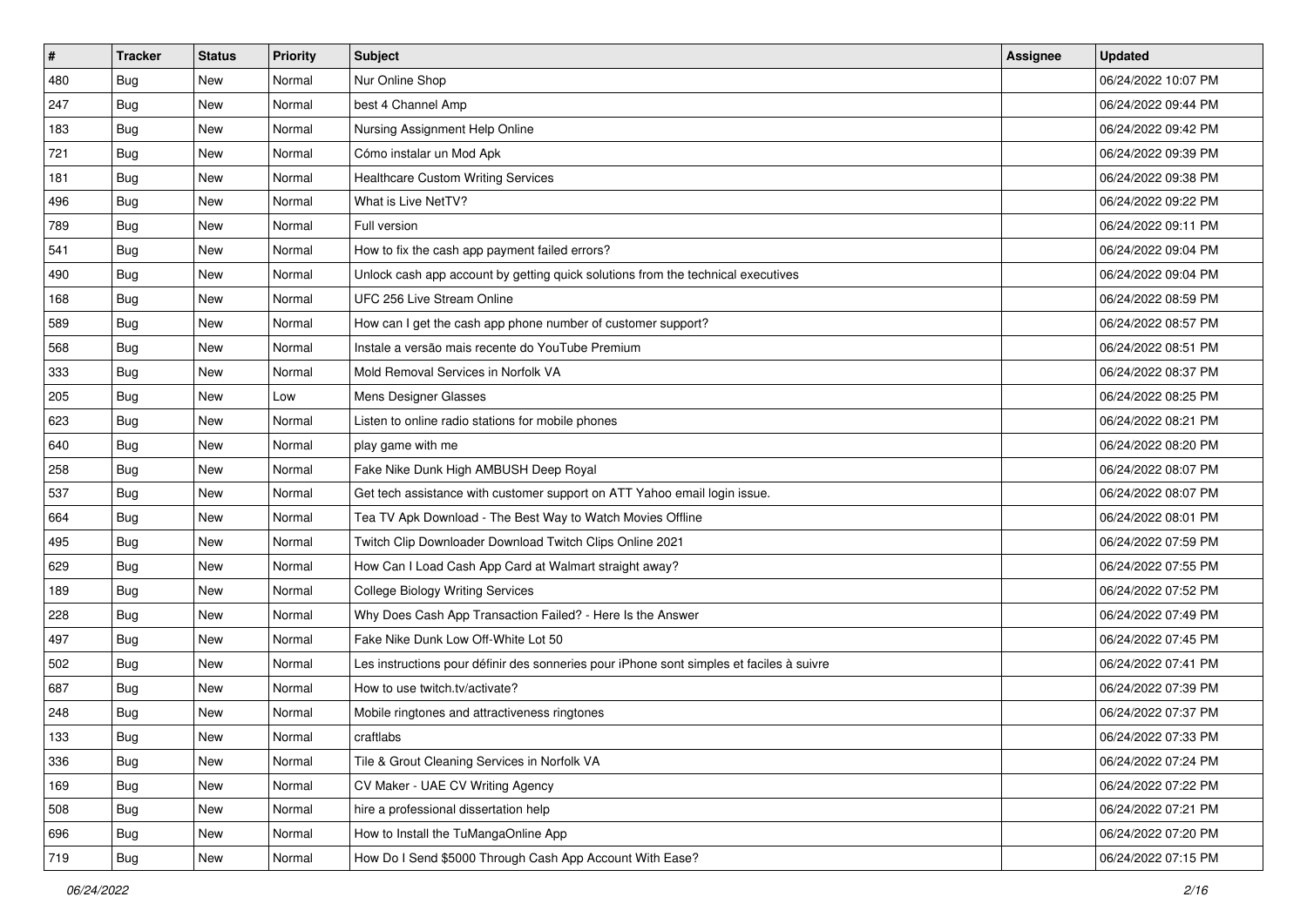| #   | <b>Tracker</b> | <b>Status</b> | <b>Priority</b> | <b>Subject</b>                                                                                                                                                                                                                                                        | Assignee | <b>Updated</b>      |
|-----|----------------|---------------|-----------------|-----------------------------------------------------------------------------------------------------------------------------------------------------------------------------------------------------------------------------------------------------------------------|----------|---------------------|
| 622 | <b>Bug</b>     | New           | Normal          | CheapestMedsShop   100% Safe Medicines Online in UK & AUS.                                                                                                                                                                                                            |          | 06/24/2022 07:10 PM |
| 549 | Bug            | New           | Normal          | Radio Luisteren                                                                                                                                                                                                                                                       |          | 06/24/2022 07:01 PM |
| 75  | <b>Bug</b>     | New           | Normal          | exception File "checks/algebraicLoop.ml", line 368, characters 16-22: Assertion failed                                                                                                                                                                                |          | 06/24/2022 06:55 PM |
| 555 | <b>Bug</b>     | New           | Normal          | web design development in hyderabad                                                                                                                                                                                                                                   |          | 06/24/2022 06:49 PM |
| 150 | Bug            | New           | Normal          | dfgh                                                                                                                                                                                                                                                                  |          | 06/24/2022 06:46 PM |
| 487 | <b>Bug</b>     | New           | Normal          | Cheap Fake Dunks                                                                                                                                                                                                                                                      |          | 06/24/2022 06:29 PM |
| 574 | <b>Bug</b>     | New           | Normal          | How to fix the Epson printer offline issue due to a wired connection?                                                                                                                                                                                                 |          | 06/24/2022 06:23 PM |
| 604 | Bug            | New           | Normal          | Idle Game Online                                                                                                                                                                                                                                                      |          | 06/24/2022 06:16 PM |
| 473 | Bug            | New           | Normal          | Floor Stripping Arlington MA                                                                                                                                                                                                                                          |          | 06/24/2022 06:14 PM |
| 257 | Bug            | New           | Normal          | Best latte machines                                                                                                                                                                                                                                                   |          | 06/24/2022 06:11 PM |
| 788 | <b>Bug</b>     | New           | Normal          | Intro Maker Mod APK                                                                                                                                                                                                                                                   |          | 06/24/2022 06:06 PM |
| 470 | <b>Bug</b>     | New           | Normal          | Commercial Floor Cleaning Westchester MA                                                                                                                                                                                                                              |          | 06/24/2022 06:00 PM |
| 461 | Bug            | <b>New</b>    | Normal          | Germs Removal Medford MA                                                                                                                                                                                                                                              |          | 06/24/2022 05:59 PM |
| 567 | <b>Bug</b>     | New           | Normal          | Singapore assignment help                                                                                                                                                                                                                                             |          | 06/24/2022 05:55 PM |
| 547 | <b>Bug</b>     | New           | Normal          | Get rid of the issue of cash app down by calling experts.                                                                                                                                                                                                             |          | 06/24/2022 05:42 PM |
| 764 | Bug            | New           | Normal          | What is available to see what I can watch HBO Max?                                                                                                                                                                                                                    |          | 06/24/2022 05:42 PM |
| 292 | <b>Bug</b>     | New           | Normal          | Venmo to Cash App Transfer Of Money- Explore Here                                                                                                                                                                                                                     |          | 06/24/2022 05:41 PM |
| 593 | <b>Bug</b>     | New           | Normal          | Eiffel Spark Ultimate C2 SN series is a fully synthetic range of advanced performance engine oils blended in high<br>performance fully synthetic (PAO - polyalphaolefin) basestocks fortified with advanced technology additive system,<br>specifically formulated to |          | 06/24/2022 05:38 PM |
| 244 | Bug            | <b>New</b>    | Normal          | Quels sont les avantages des stations de radio en ligne.                                                                                                                                                                                                              |          | 06/24/2022 05:37 PM |
| 577 | Bug            | New           | Normal          | Follow these easy steps to make Admiral Casino Login                                                                                                                                                                                                                  |          | 06/24/2022 05:34 PM |
| 246 | <b>Bug</b>     | New           | Normal          | The Beast App                                                                                                                                                                                                                                                         |          | 06/24/2022 05:32 PM |
| 603 | <b>Bug</b>     | New           | Normal          | Premiere gratuito da lista de IPTV                                                                                                                                                                                                                                    |          | 06/24/2022 05:30 PM |
| 466 | <b>Bug</b>     | New           | Normal          | Floor Stripping Westchester MA                                                                                                                                                                                                                                        |          | 06/24/2022 05:26 PM |
| 193 | <b>Bug</b>     | New           | Normal          | 18% Discount on Homeopathic medicines                                                                                                                                                                                                                                 |          | 06/24/2022 05:20 PM |
| 190 | <b>Bug</b>     | New           | Normal          | All About Cash App Transfer Fail Problems                                                                                                                                                                                                                             |          | 06/24/2022 05:20 PM |
| 662 | Bug            | New           | Normal          | Oreo TV Download - The Easiest Way to Watch Live TV                                                                                                                                                                                                                   |          | 06/24/2022 05:18 PM |
| 581 | Bug            | New           | Normal          | E-Learning Course Help                                                                                                                                                                                                                                                |          | 06/24/2022 05:18 PM |
| 597 | Bug            | New           | Normal          | Universo s / f Download                                                                                                                                                                                                                                               |          | 06/24/2022 05:18 PM |
| 617 | <b>Bug</b>     | New           | Normal          | Buy Vidalista Tablets (Tadalafil) at [\$25 OFF + Free Shipping] Vidalistatablets                                                                                                                                                                                      |          | 06/24/2022 05:14 PM |
| 218 | Bug            | New           | Normal          | Popular Educational trends                                                                                                                                                                                                                                            |          | 06/24/2022 05:05 PM |
| 347 | <b>Bug</b>     | New           | Normal          | Eco/Green Cleaning Services in Chesapeake VA                                                                                                                                                                                                                          |          | 06/24/2022 04:53 PM |
| 642 | Bug            | New           | Normal          | thong tin thoi tiet ngay hom nay                                                                                                                                                                                                                                      |          | 06/24/2022 04:48 PM |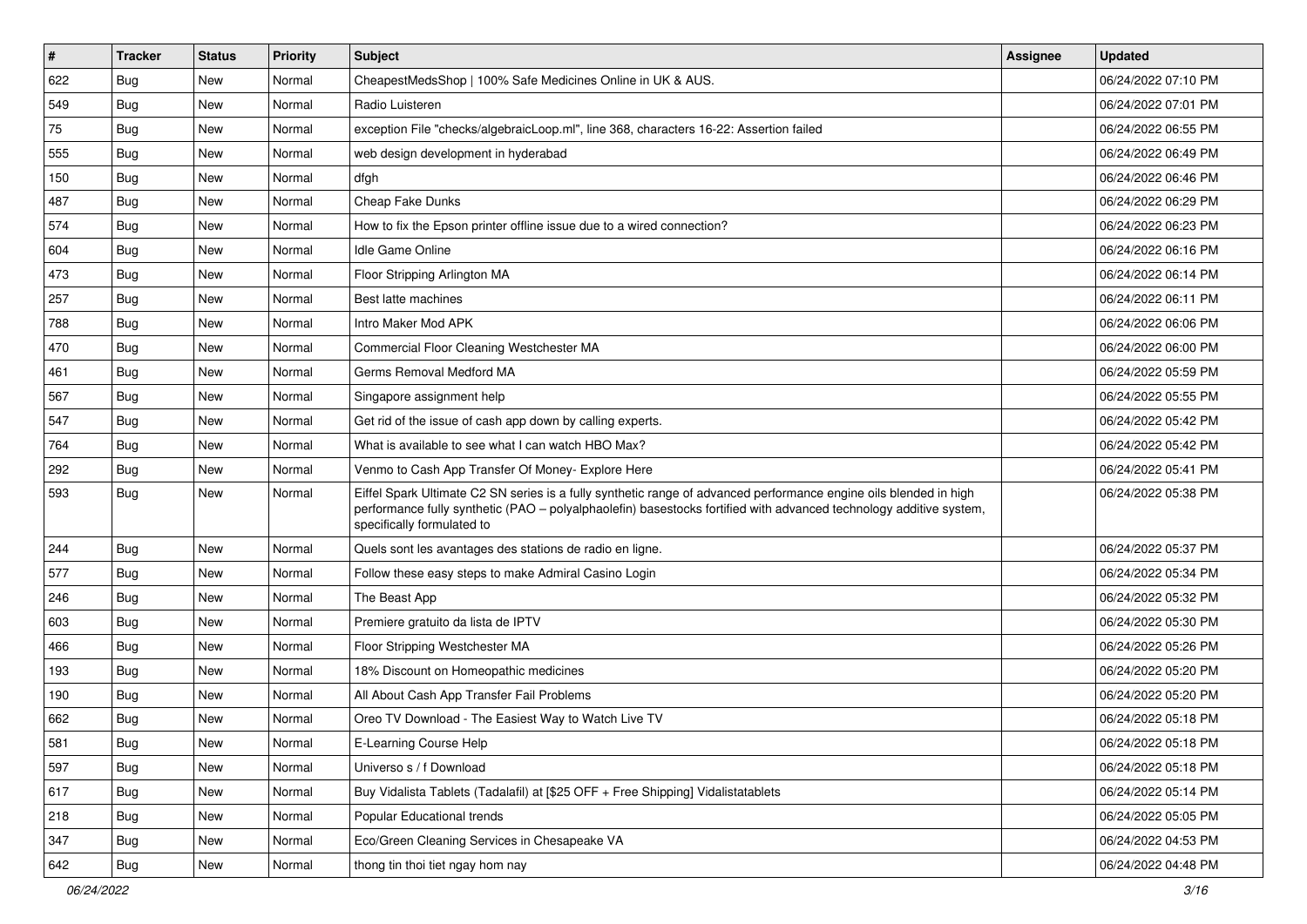| $\sharp$ | <b>Tracker</b> | <b>Status</b> | Priority | Subject                                                                      | <b>Assignee</b> | <b>Updated</b>      |
|----------|----------------|---------------|----------|------------------------------------------------------------------------------|-----------------|---------------------|
| 799      | <b>Bug</b>     | New           | Normal   | Who Is an ETL Engineer                                                       |                 | 06/24/2022 04:30 PM |
| 712      | <b>Bug</b>     | New           | Normal   | <b>Tips and Tricks</b>                                                       |                 | 06/24/2022 04:19 PM |
| 489      | Bug            | New           | Normal   | Get cash app refund instantly if sent to the wrong person                    |                 | 06/24/2022 03:54 PM |
| 616      | Bug            | New           | Normal   | Buy Anavar Tablets   Anavar For Sale in USA, UK & Australia                  |                 | 06/24/2022 03:52 PM |
| 115      | Bug            | New           | Normal   | NFL LIVE STREAM                                                              |                 | 06/24/2022 03:52 PM |
| 658      | <b>Bug</b>     | New           | Normal   | Watermelon Nutrition Facts And Health Benefits                               |                 | 06/24/2022 03:36 PM |
| 701      | Bug            | New           | Normal   | Why Law Essay Helper UK is Necessary?                                        |                 | 06/24/2022 03:17 PM |
| 820      | <b>Bug</b>     | New           | Normal   | Metal Slug Apk para Android                                                  |                 | 06/24/2022 03:11 PM |
| 767      | Bug            | New           | Normal   | apkmod                                                                       |                 | 06/24/2022 03:02 PM |
| 639      | Bug            | New           | Normal   | thong tin chinh xac                                                          |                 | 06/24/2022 02:43 PM |
| 520      | <b>Bug</b>     | New           | Normal   | What Is The Major Role Of Cash.app/Help and Support Page?                    |                 | 06/24/2022 02:41 PM |
| 517      | Bug            | New           | Normal   | Proficient tips to take help of cash app support professionals:              |                 | 06/24/2022 02:37 PM |
| 475      | Bug            | New           | Normal   | Floor Cleaning Arlington MA                                                  |                 | 06/24/2022 02:37 PM |
| 573      | Bug            | New           | Normal   | Experimente lo mejor en la aplicación Apk de juegos gratis                   |                 | 06/24/2022 02:32 PM |
| 132      | <b>Bug</b>     | New           | Normal   | concrete-everything                                                          |                 | 06/24/2022 02:24 PM |
| 771      | Bug            | New           | Normal   | united airlines baggage policy                                               |                 | 06/24/2022 02:22 PM |
| 644      | Bug            | New           | Normal   | <b>TeaTV App Review</b>                                                      |                 | 06/24/2022 02:20 PM |
| 200      | Bug            | New           | Normal   | uiopi[o                                                                      |                 | 06/24/2022 02:10 PM |
| 516      | Bug            | New           | Normal   | Does Cash App Help To Get Cash App Refund Without Any Interruption?          |                 | 06/24/2022 01:56 PM |
| 492      | Bug            | New           | Normal   | HD Streamz MOD APK v3.5.5 (Keine Werbung)                                    |                 | 06/24/2022 01:56 PM |
| 503      | <b>Bug</b>     | New           | Normal   | Youtube Premium Apk free download for Android                                |                 | 06/24/2022 01:56 PM |
| 628      | Bug            | New           | Normal   | CV reviewing services!                                                       |                 | 06/24/2022 01:53 PM |
| 657      | Bug            | New           | Normal   | Coconut Nutrition Facts And Health Benefits                                  |                 | 06/24/2022 01:49 PM |
| 140      | <b>Bug</b>     | New           | Normal   | sugarbalanceusa                                                              |                 | 06/24/2022 01:40 PM |
| 507      | Bug            | New           | Normal   | central.bitdefender.com                                                      |                 | 06/24/2022 01:37 PM |
| 146      | Bug            | New           | Normal   | bayabais                                                                     |                 | 06/24/2022 01:34 PM |
| 782      | <b>Bug</b>     | New           | Normal   | Comment faire une sonnerie téléphonique                                      |                 | 06/24/2022 01:32 PM |
| 724      | <b>Bug</b>     | New           | Normal   | Dial Chime Customer support number for a quick response                      |                 | 06/24/2022 01:30 PM |
| 714      | <b>Bug</b>     | New           | Normal   | Cuevana 3 Premium - Enjoy Your Favorite Movies and TV Shows on Your Smart TV |                 | 06/24/2022 01:19 PM |
| 279      | <b>Bug</b>     | New           | High     | What is an essential feature of an internal communications app?              |                 | 06/24/2022 01:16 PM |
| 331      | <b>Bug</b>     | New           | Normal   | Water Extraction Services in Norfolk VA                                      |                 | 06/24/2022 12:47 PM |
| 116      | Bug            | New           | Normal   | aertaeyg                                                                     |                 | 06/24/2022 12:43 PM |
| 481      | <b>Bug</b>     | New           | Normal   | Nur Online Shop                                                              |                 | 06/24/2022 12:42 PM |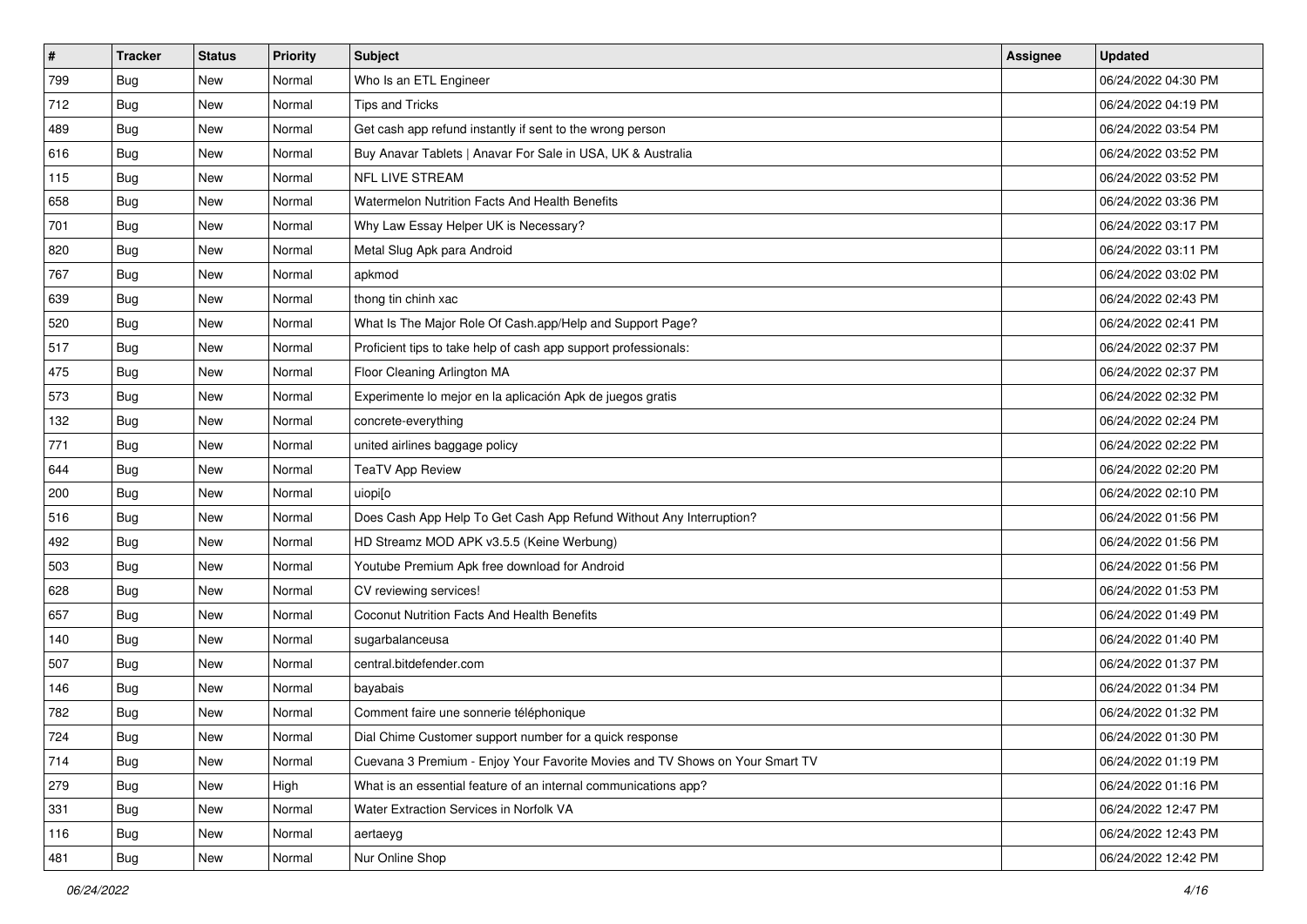| $\vert$ # | <b>Tracker</b> | <b>Status</b> | <b>Priority</b> | <b>Subject</b>                                                                                                                               | Assignee | <b>Updated</b>      |
|-----------|----------------|---------------|-----------------|----------------------------------------------------------------------------------------------------------------------------------------------|----------|---------------------|
| 772       | <b>Bug</b>     | New           | Normal          | united airlines baggage policy                                                                                                               |          | 06/24/2022 12:30 PM |
| 76        | <b>Bug</b>     | New           | Normal          | Import error: Load error: imported node real_to_int declared in a regular Lustre file. File "include/conv.lusi", line 1,<br>characters 0-64: |          | 06/24/2022 12:10 PM |
| 717       | <b>Bug</b>     | New           | Normal          | Disney Plus Apk - Watch Movies and TV Shows on Your Device                                                                                   |          | 06/24/2022 12:00 PM |
| 592       | Bug            | <b>New</b>    | Normal          | Deezer Premium APK - Baixe músicas de qualquer lugar do mundo de graça                                                                       |          | 06/24/2022 12:00 PM |
| 136       | <b>Bug</b>     | New           | Normal          | snappow                                                                                                                                      |          | 06/24/2022 11:40 AM |
| 519       | Bug            | New           | Normal          | Are you finding online UK Assignment writers?                                                                                                |          | 06/24/2022 11:13 AM |
| 561       | <b>Bug</b>     | New           | Normal          | Enjoy the Full YouTube Premium Experience With YouTube Premium Membership                                                                    |          | 06/24/2022 11:10 AM |
| 260       | Bug            | New           | Normal          | Web Design Services Near Me                                                                                                                  |          | 06/24/2022 10:54 AM |
| 525       | Bug            | New           | Normal          | If you don't have a QR code: How to activate cash app card in app                                                                            |          | 06/24/2022 10:47 AM |
| 599       | <b>Bug</b>     | New           | Normal          | Do you know how to delete cash app account from your computer?                                                                               |          | 06/24/2022 10:42 AM |
| 209       | <b>Bug</b>     | New           | Normal          | Neglect to access old Cash App account considering message notice issue? Contact help.                                                       |          | 06/24/2022 10:27 AM |
| 1102      | Bug            | <b>New</b>    | Normal          | Charlottesville Travel Guide?                                                                                                                |          | 06/24/2022 10:10 AM |
| 559       | Bug            | New           | High            | What Are Permission For Applications like Facebook Sending MMS?                                                                              |          | 06/24/2022 10:07 AM |
| 285       | <b>Bug</b>     | New           | Normal          | Have you ever written an essay?                                                                                                              |          | 06/24/2022 09:38 AM |
| 774       | <b>Bug</b>     | New           | Normal          | Follow proper initiatives                                                                                                                    |          | 06/24/2022 09:27 AM |
| 512       | <b>Bug</b>     | New           | Normal          | The Importance Of Using Custom Writing Services                                                                                              |          | 06/24/2022 09:26 AM |
| 621       | Bug            | <b>New</b>    | Normal          | Buy All Modafinil & Armodafinil Tablets @Buy Modafinil US                                                                                    |          | 06/24/2022 09:26 AM |
| 612       | Bug            | New           | Normal          | Luxury Slingshot Rental                                                                                                                      |          | 06/24/2022 09:09 AM |
| 1125      | <b>Bug</b>     | New           | Normal          | What is Wordscapes?                                                                                                                          |          | 06/24/2022 09:05 AM |
| 161       | Bug            | New           | Normal          | dfdrtyuio                                                                                                                                    |          | 06/24/2022 08:54 AM |
| 677       | <b>Bug</b>     | New           | Normal          | Logo Design Services Near Me                                                                                                                 |          | 06/24/2022 08:52 AM |
| 661       | Bug            | New           | Normal          | Turbo VPN MOD APK Download                                                                                                                   |          | 06/24/2022 08:51 AM |
| 586       | <b>Bug</b>     | New           | Normal          | Best Modifications For Your Mobile Phone                                                                                                     |          | 06/24/2022 08:48 AM |
| 265       | <b>Bug</b>     | New           | Normal          | 3 Faq's On Downloading To Your Apple Ipod                                                                                                    |          | 06/24/2022 08:41 AM |
| 1077      | Bug            | <b>New</b>    | Normal          | Les excellentes façons d'utiliser ces images                                                                                                 |          | 06/24/2022 08:35 AM |
| 554       | Bug            | New           | Normal          | XvideoStudio Video Editor APK Free Download on TechToDown                                                                                    |          | 06/24/2022 08:26 AM |
| 217       | <b>Bug</b>     | New           | Normal          | How this service matter most?                                                                                                                |          | 06/24/2022 08:22 AM |
| 352       | Bug            | New           | Normal          | Tile & Grout Cleaning Services in Chesapeake VA                                                                                              |          | 06/24/2022 08:14 AM |
| 659       | <b>Bug</b>     | New           | Normal          | Olive Oil Properties And Health Benefits                                                                                                     |          | 06/24/2022 08:09 AM |
| 650       | Bug            | New           | Normal          | <b>Cherries Health Benefits</b>                                                                                                              |          | 06/24/2022 08:07 AM |
| 202       | <b>Bug</b>     | New           | Normal          | blonde wig                                                                                                                                   |          | 06/24/2022 08:01 AM |
| 618       | <b>Bug</b>     | New           | Normal          | Buy Steroids Online with OurMedicnes.com   Best Quality Steroids                                                                             |          | 06/24/2022 07:52 AM |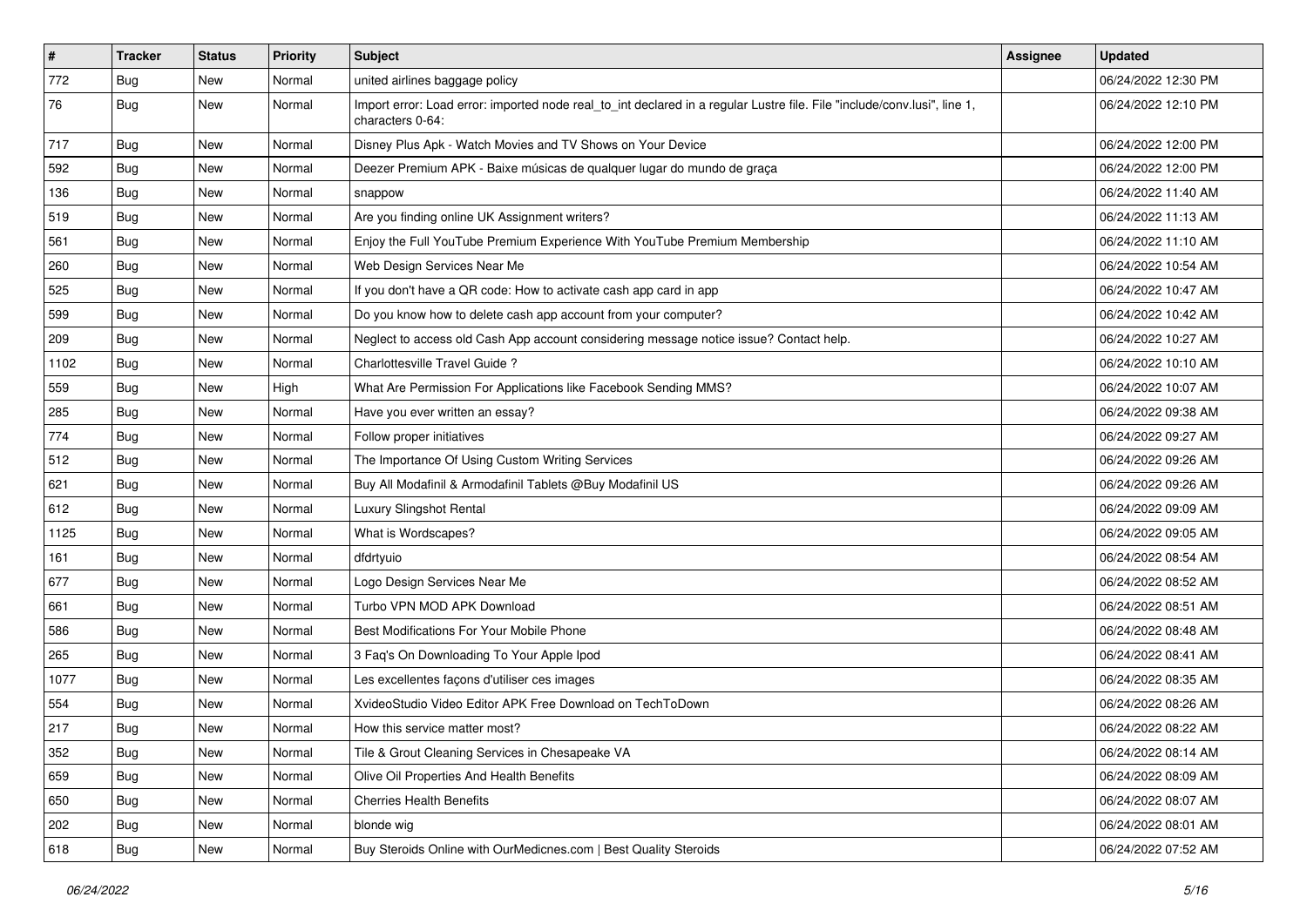| #    | <b>Tracker</b> | <b>Status</b> | <b>Priority</b> | <b>Subject</b>                                                                      | Assignee | <b>Updated</b>      |
|------|----------------|---------------|-----------------|-------------------------------------------------------------------------------------|----------|---------------------|
| 762  | <b>Bug</b>     | New           | Normal          | How To Add Money To A Cash App Card If Struggling With Low Amount?                  |          | 06/24/2022 07:48 AM |
| 164  | Bug            | New           | Normal          | dfgbd                                                                               |          | 06/24/2022 07:36 AM |
| 736  | <b>Bug</b>     | New           | Normal          | I Want to Edit in My Website (transfer-factor.net) Unfortunately, Unable to Edit It |          | 06/24/2022 07:32 AM |
| 777  | <b>Bug</b>     | New           | Normal          | Obtain driving instructions using Google Maps.                                      |          | 06/24/2022 07:31 AM |
| 735  | Bug            | New           | Normal          | A quick fix of how to get money back from cash app stocks                           |          | 06/24/2022 07:30 AM |
| 699  | <b>Bug</b>     | New           | Normal          | Would you be able to utilize Cash App Twitch?                                       |          | 06/24/2022 07:29 AM |
| 563  | <b>Bug</b>     | New           | Normal          | Understanding the Difference Between Free and Paid Mod Apks                         |          | 06/24/2022 07:27 AM |
| 708  | Bug            | New           | Normal          | Efficient ways to proceed with the cash app dispute process?                        |          | 06/24/2022 07:20 AM |
| 1018 | Bug            | New           | Normal          | So erhalten Sie ein kostenloses Hörbuch                                             |          | 06/24/2022 07:09 AM |
| 678  | Bug            | New           | Normal          | How to be a winner in buidnow gg                                                    |          | 06/24/2022 06:57 AM |
| 682  | <b>Bug</b>     | New           | Normal          | Does Facebook customer service live chat allow to speak with someone?               |          | 06/24/2022 06:54 AM |
| 787  | Bug            | New           | Normal          | Assured Assignment Help                                                             |          | 06/24/2022 06:54 AM |
| 673  | Bug            | New           | Normal          | Learn the basics of pixel art - Clear grid                                          |          | 06/24/2022 06:41 AM |
| 477  | <b>Bug</b>     | New           | Normal          | What Does Online Coupon Mean?                                                       |          | 06/24/2022 06:34 AM |
| 583  | <b>Bug</b>     | New           | High            | Need the Cash app customer service phone number?                                    |          | 06/24/2022 06:25 AM |
| 479  | Bug            | New           | Normal          | Limousine Service Bellevue WA                                                       |          | 06/24/2022 06:14 AM |
| 763  | <b>Bug</b>     | New           | High            | How to Make a Ringtone on Your iPhone                                               |          | 06/24/2022 05:53 AM |
| 655  | Bug            | <b>New</b>    | Normal          | <b>Eggplant Health Benefits</b>                                                     |          | 06/24/2022 05:17 AM |
| 1124 | <b>Bug</b>     | New           | Normal          | Cookie clicker unblocked                                                            |          | 06/24/2022 05:14 AM |
| 185  | Bug            | New           | Normal          | Non-Plagiarized Research Writing                                                    |          | 06/24/2022 04:57 AM |
| 710  | <b>Bug</b>     | New           | Normal          | Take Necessary Assistance If You Are Unable Activate Cash App Card                  |          | 06/24/2022 04:49 AM |
| 668  | Bug            | New           | Normal          | Get to know Cash App Refund Process here                                            |          | 06/24/2022 04:19 AM |
| 688  | Bug            | New           | Normal          | How to use twitch.tv/activate?                                                      |          | 06/24/2022 04:16 AM |
| 615  | <b>Bug</b>     | New           | Normal          | CheapestMedsShop   100% Safe Medicines Online in USA UK & AUS.                      |          | 06/24/2022 04:00 AM |
| 196  | Bug            | New           | Normal          | Homoeobazaar For Homeopathy Medicines                                               |          | 06/24/2022 03:58 AM |
| 613  | Bug            | New           | Normal          | Buy Aspadol 100mg Tab Online in US, UK, AU   Erospharmacy                           |          | 06/24/2022 03:56 AM |
| 1123 | Bug            | New           | Normal          | Where To Watch FIFA World Cup 2022                                                  |          | 06/24/2022 03:51 AM |
| 695  | <b>Bug</b>     | New           | Normal          | Refer Listas IPTV Apk                                                               |          | 06/24/2022 03:46 AM |
| 484  | Bug            | New           | Normal          | UK best essay writing service                                                       |          | 06/24/2022 03:41 AM |
| 600  | <b>Bug</b>     | New           | Normal          | Play Store Pro                                                                      |          | 06/24/2022 03:39 AM |
| 134  | Bug            | New           | Normal          | wisegolfers                                                                         |          | 06/24/2022 03:34 AM |
| 225  | <b>Bug</b>     | New           | Normal          | instant personal loan                                                               |          | 06/24/2022 03:33 AM |
| 450  | Bug            | New           | Normal          | Floor Stripping Quincy MA                                                           |          | 06/24/2022 03:27 AM |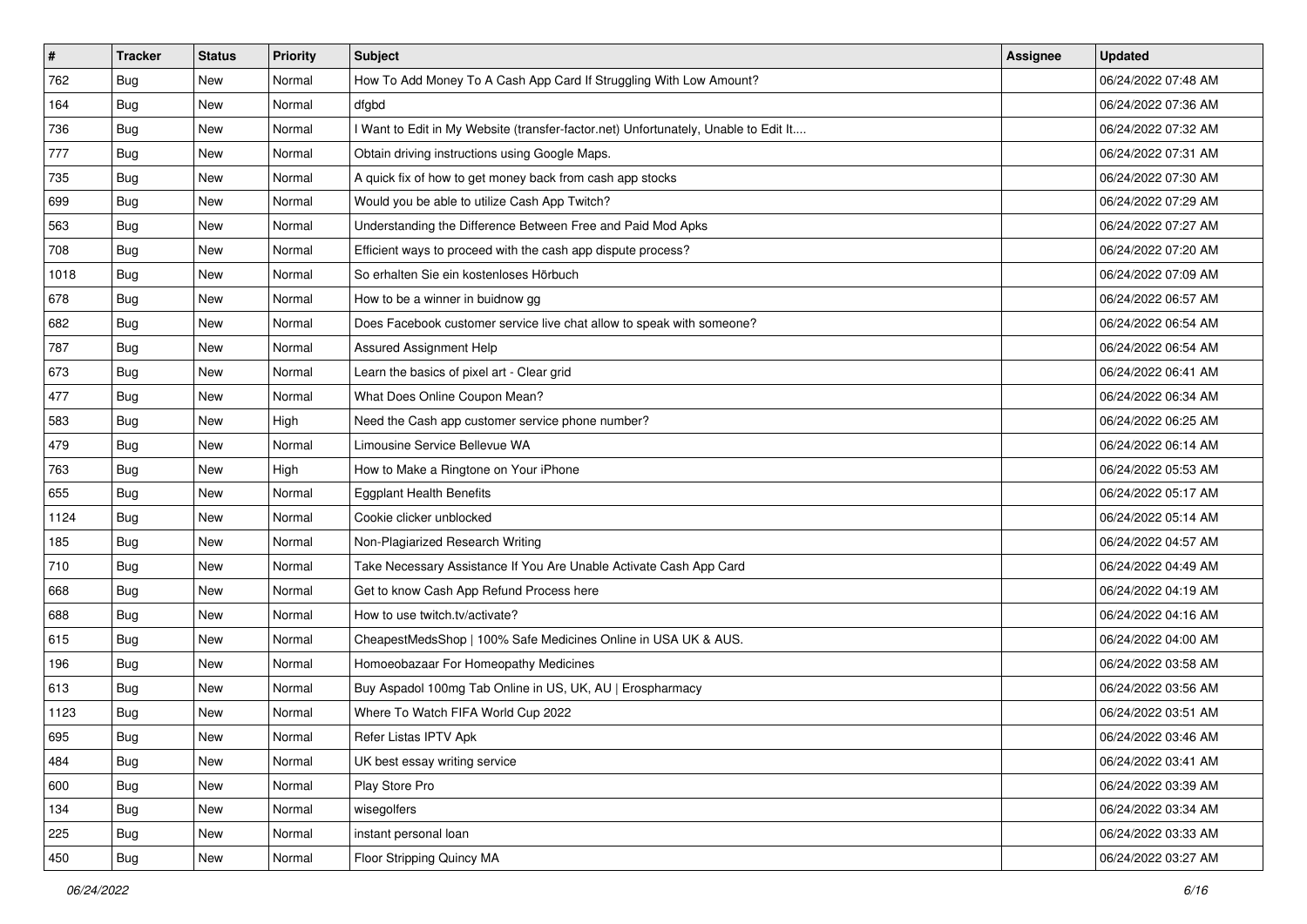| #   | <b>Tracker</b> | <b>Status</b> | <b>Priority</b> | Subject                                                                          | <b>Assignee</b> | <b>Updated</b>      |
|-----|----------------|---------------|-----------------|----------------------------------------------------------------------------------|-----------------|---------------------|
| 514 | Bug            | New           | Normal          | Trans-Caribbean                                                                  |                 | 06/24/2022 02:56 AM |
| 457 | <b>Bug</b>     | New           | Normal          | Carpet Cleaning Medford MA                                                       |                 | 06/24/2022 02:55 AM |
| 222 | <b>Bug</b>     | New           | Normal          | Social Profile links                                                             |                 | 06/24/2022 02:53 AM |
| 184 | <b>Bug</b>     | New           | Normal          | <b>Affordable Business Writing Services</b>                                      |                 | 06/24/2022 02:47 AM |
| 524 | Bug            | <b>New</b>    | Normal          | How Does Google Account Recovery Work If Your Account Is Hacked?                 |                 | 06/24/2022 02:25 AM |
| 178 | Bug            | New           | Normal          | transparent lace wigs                                                            |                 | 06/24/2022 02:24 AM |
| 716 | Bug            | New           | Normal          | La celebración de un BabyShower.                                                 |                 | 06/24/2022 02:09 AM |
| 564 | <b>Bug</b>     | New           | Normal          | How To Install RepelisPlus On Your Android Phone?                                |                 | 06/24/2022 02:03 AM |
| 609 | <b>Bug</b>     | New           | High            | Online Trusted Medicine Store in US for Health - Genericmedsupply                |                 | 06/24/2022 01:44 AM |
| 233 | Bug            | New           | Normal          | Anauthorsway.com: My User Experience                                             |                 | 06/24/2022 01:43 AM |
| 770 | <b>Bug</b>     | New           | Normal          | Canon IJ Network Tool                                                            |                 | 06/24/2022 01:39 AM |
| 933 | Bug            | New           | Normal          | How Can I Watch Movies on My Mobile Phone                                        |                 | 06/24/2022 12:55 AM |
| 526 | Bug            | New           | Normal          | Soundcloud to mp3 converter - Download Soundcloud songs                          |                 | 06/24/2022 12:51 AM |
| 804 | <b>Bug</b>     | New           | Normal          | Review                                                                           |                 | 06/24/2022 12:23 AM |
| 709 | <b>Bug</b>     | New           | Normal          | How To Load Cash App Card At Walmart Without Having To Face Any Hassle?          |                 | 06/24/2022 12:18 AM |
| 636 | Bug            | New           | Normal          | What is the most popular furniture color?                                        |                 | 06/24/2022 12:13 AM |
| 590 | <b>Bug</b>     | New           | Normal          | Follow proper initiatives to check my cash app card balance:                     |                 | 06/23/2022 11:47 PM |
| 798 | <b>Bug</b>     | New           | Normal          | Who Is an ETL Engineer                                                           |                 | 06/23/2022 11:38 PM |
| 483 | <b>Bug</b>     | New           | Normal          | UK best essay writing service                                                    |                 | 06/23/2022 11:25 PM |
| 634 | <b>Bug</b>     | New           | Normal          | Buy Vidalista Tablets (Tadalafil) at [\$25 OFF + Free Shipping] Vidalistatablets |                 | 06/23/2022 11:20 PM |
| 119 | <b>Bug</b>     | New           | Normal          | klhjigyu                                                                         |                 | 06/23/2022 11:16 PM |
| 598 | Bug            | New           | Normal          | Universo s / f Download                                                          |                 | 06/23/2022 10:59 PM |
| 145 | Bug            | <b>New</b>    | Normal          | abdulbaissagar                                                                   |                 | 06/23/2022 10:46 PM |
| 653 | <b>Bug</b>     | New           | Normal          | Jujube (Jinjoles): Properties And Health Benefits                                |                 | 06/23/2022 10:41 PM |
| 528 | Bug            | New           | Normal          | Korean Mag                                                                       |                 | 06/23/2022 10:09 PM |
| 720 | Bug            | New           | Normal          | How does Cash App Phone Number provide a quick treatment?                        |                 | 06/23/2022 09:57 PM |
| 556 | <b>Bug</b>     | New           | Normal          | Play Game Mod Apk With Your Friends                                              |                 | 06/23/2022 09:56 PM |
| 584 | I Bug          | New           | Normal          | Want the cash app customer service number to check balance?                      |                 | 06/23/2022 09:55 PM |
| 312 | <b>Bug</b>     | New           | Normal          | Stain Protection Services in Virginia Beach VA                                   |                 | 06/23/2022 09:25 PM |
| 703 | <b>Bug</b>     | New           | Normal          | For real-time help, dial Facebook customer service number                        |                 | 06/23/2022 09:24 PM |
| 250 | <b>Bug</b>     | New           | Normal          | Reviews of phone ringtones                                                       |                 | 06/23/2022 09:24 PM |
| 619 | <b>Bug</b>     | New           | Normal          | Online Trusted Medicine Store in US for Health - Genericmedsupply                |                 | 06/23/2022 09:19 PM |
| 635 | <b>Bug</b>     | New           | Normal          | Buy Steroids Online with OurMedicnes.com   Best Quality Steroids                 |                 | 06/23/2022 09:09 PM |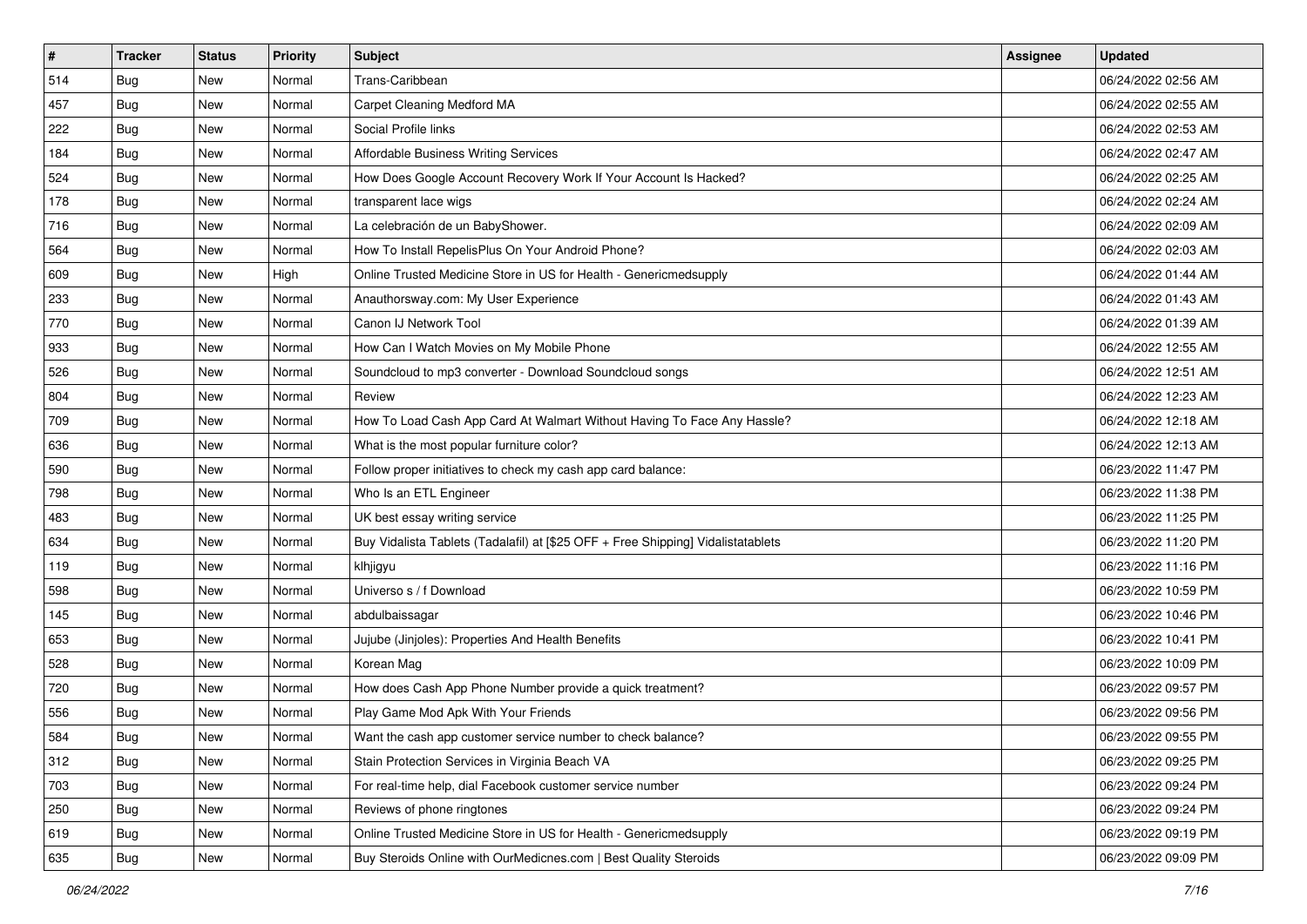| $\vert$ # | <b>Tracker</b> | <b>Status</b> | Priority | <b>Subject</b>                                                                      | Assignee | <b>Updated</b>      |
|-----------|----------------|---------------|----------|-------------------------------------------------------------------------------------|----------|---------------------|
| 550       | <b>Bug</b>     | New           | Normal   | Nederland FM - beste manieren om naar internationale radio op internet te luisteren |          | 06/23/2022 08:56 PM |
| 638       | Bug            | New           | Normal   | Run 3 game                                                                          |          | 06/23/2022 08:09 PM |
| 588       | Bug            | New           | Normal   | YouTube Vanced Apk Manager App - Como instalá-lo                                    |          | 06/23/2022 07:40 PM |
| 689       | Bug            | New           | Normal   | How to use twitch.tv/activate?                                                      |          | 06/23/2022 07:30 PM |
| 808       | <b>Bug</b>     | New           | Normal   | Sinnvolle Guten-Morgen-Grüße                                                        |          | 06/23/2022 07:27 PM |
| 645       | Bug            | New           | Normal   | thong tin chinh xac nhat hom nay                                                    |          | 06/23/2022 06:54 PM |
| 259       | <b>Bug</b>     | New           | Normal   | call center services                                                                |          | 06/23/2022 05:30 PM |
| 538       | Bug            | New           | Normal   | Will cash app refund money if scammed quickly?                                      |          | 06/23/2022 05:29 PM |
| 656       | Bug            | New           | Normal   | Kiwi Nutrition Facts And Health Benefits                                            |          | 06/23/2022 05:18 PM |
| 518       | Bug            | New           | Normal   | How To Check The Balance Of Cash App Account By Taking Cash App Support?            |          | 06/23/2022 05:15 PM |
| 765       | <b>Bug</b>     | New           | Normal   | Follow proper initiatives to check my cash app                                      |          | 06/23/2022 05:14 PM |
| 239       | <b>Bug</b>     | New           | Normal   | Algunas características más de Choices MOD APK                                      |          | 06/23/2022 05:10 PM |
| 641       | Bug            | New           | Normal   | Get Best Economics Dissertation Writing Service                                     |          | 06/23/2022 05:09 PM |
| 672       | <b>Bug</b>     | New           | Normal   | The easiest way to delete ringtones on iPhone                                       |          | 06/23/2022 05:06 PM |
| 138       | Bug            | New           | Normal   | own-sweethome                                                                       |          | 06/23/2022 05:03 PM |
| 711       | Bug            | New           | Normal   | Human Fall Flat Apk Download                                                        |          | 06/23/2022 04:45 PM |
| 474       | Bug            | New           | Normal   | Floor Waxing Arlington MA                                                           |          | 06/23/2022 04:22 PM |
| 1105      | Bug            | New           | High     | What is Mahjong online?                                                             |          | 06/23/2022 04:02 PM |
| 482       | <b>Bug</b>     | New           | Normal   | <b>Text Window</b>                                                                  |          | 06/23/2022 03:41 PM |
| 149       | <b>Bug</b>     | New           | Normal   | dftgy                                                                               |          | 06/23/2022 02:09 PM |
| 114       | Bug            | New           | Normal   | <b>Medical Research Writing Services</b>                                            |          | 06/23/2022 01:51 PM |
| 651       | <b>Bug</b>     | New           | Normal   | Salmon Health Benefits                                                              |          | 06/23/2022 01:33 PM |
| 684       | <b>Bug</b>     | New           | Normal   | Difference between paper map and online map                                         |          | 06/23/2022 01:24 PM |
| 317       | <b>Bug</b>     | New           | Normal   | Eco/Green Cleaning Services in Virginia Beach VA                                    |          | 06/23/2022 01:15 PM |
| 822       | Bug            | New           | Normal   | Dowload Your Boyfriend Game                                                         |          | 06/23/2022 01:10 PM |
| 532       | Bug            | New           | Normal   | My Assignment Help                                                                  |          | 06/23/2022 12:53 PM |
| 595       | <b>Bug</b>     | New           | Normal   | RFM Online - une révolution dans la gestion de l'identité numérique                 |          | 06/23/2022 12:50 PM |
| 643       | <b>Bug</b>     | New           | Normal   | Oreo TV Apk Download                                                                |          | 06/23/2022 12:30 PM |
| 726       | Bug            | New           | Normal   | Mobile Application Development Services                                             |          | 06/23/2022 12:16 PM |
| 816       | <b>Bug</b>     | New           | Normal   | Play Scribble io fun with everyone                                                  |          | 06/23/2022 10:52 AM |
| 533       | <b>Bug</b>     | New           | Normal   | How to complete the homework assignments in economics in the easiest way?           |          | 06/23/2022 10:46 AM |
| 576       | <b>Bug</b>     | New           | Normal   | So laden Sie ein Instagram-Bild herunter                                            |          | 06/23/2022 09:23 AM |
| 280       | <b>Bug</b>     | New           | Normal   | Pacific Web Design                                                                  |          | 06/23/2022 08:56 AM |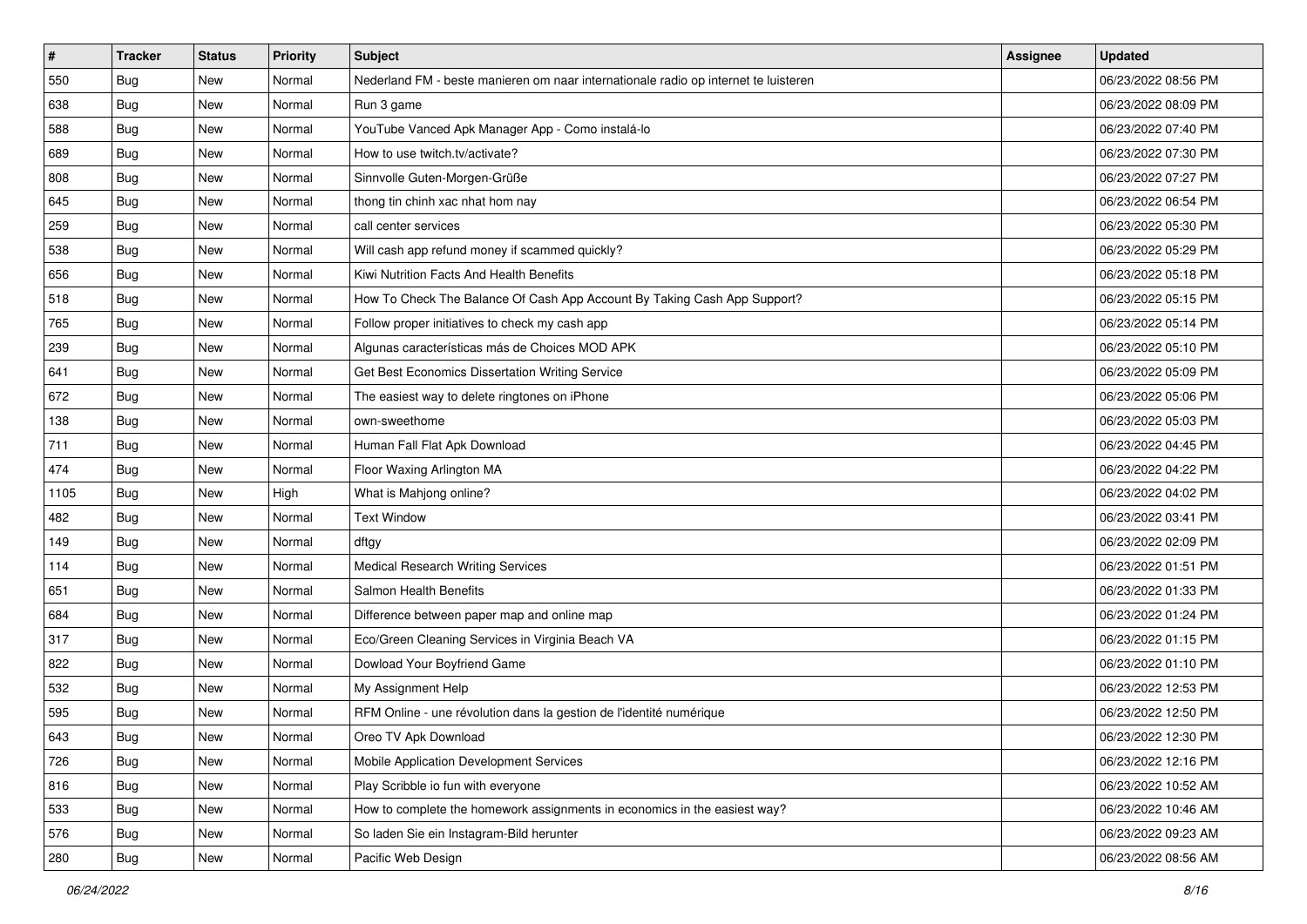| $\sharp$ | <b>Tracker</b> | <b>Status</b> | Priority | Subject                                                                       | <b>Assignee</b> | <b>Updated</b>      |
|----------|----------------|---------------|----------|-------------------------------------------------------------------------------|-----------------|---------------------|
| 460      | Bug            | New           | Normal   | Floor Cleaning Medford MA                                                     |                 | 06/23/2022 08:39 AM |
| 529      | Bug            | New           | Normal   | Thop TV APK - Free Download for Android                                       |                 | 06/23/2022 08:34 AM |
| 201      | Bug            | New           | Normal   | closure wig                                                                   |                 | 06/23/2022 08:30 AM |
| 784      | Bug            | New           | Normal   | How To Add Money On Cash App Card And Check The Funds?                        |                 | 06/23/2022 08:08 AM |
| 773      | Bug            | New           | Normal   | Spades - Play online free                                                     |                 | 06/23/2022 07:57 AM |
| 471      | <b>Bug</b>     | New           | Normal   | Residential Floor Cleaning Westchester MA                                     |                 | 06/23/2022 07:55 AM |
| 206      | Bug            | New           | Low      | <b>Cheap Electric Bikes</b>                                                   |                 | 06/23/2022 07:40 AM |
| 781      | <b>Bug</b>     | New           | Normal   | Free Whatsapp Group to Join                                                   |                 | 06/23/2022 07:21 AM |
| 129      | Bug            | New           | Normal   | xcvgbgh                                                                       |                 | 06/23/2022 06:42 AM |
| 344      | Bug            | New           | Normal   | Odor Removal Services in Chesapeake VA                                        |                 | 06/23/2022 06:35 AM |
| 182      | <b>Bug</b>     | New           | Normal   | <b>Healthcare Custom Writing Services</b>                                     |                 | 06/23/2022 06:24 AM |
| 123      | Bug            | New           | Normal   | https://www.reddit.com/r/NRLgrandfinal2020/                                   |                 | 06/23/2022 06:16 AM |
| 469      | Bug            | New           | Normal   | Germs Removal Westchester MA                                                  |                 | 06/23/2022 06:11 AM |
| 632      | Bug            | New           | Normal   | CheapestMedsShop   100% Safe Medicines Online in UK & AUS.                    |                 | 06/23/2022 05:23 AM |
| 817      | Bug            | New           | Normal   | Pacman 30th Anniversary                                                       |                 | 06/23/2022 04:51 AM |
| 874      | Bug            | New           | Normal   | Cómo descargar Minecraft Apk                                                  |                 | 06/23/2022 04:39 AM |
| 1122     | Bug            | New           | Normal   | Count the number of words on the Microsoft Word application in the phone      |                 | 06/23/2022 04:19 AM |
| 553      | Bug            | New           | Normal   | Cinema HD APK - Free Movie Enjoyment App on Android                           |                 | 06/23/2022 02:21 AM |
| 313      | Bug            | New           | Normal   | Water Extraction Services in Virginia Beach VA                                |                 | 06/23/2022 02:14 AM |
| 766      | Bug            | New           | Normal   | Pobreflix Mod APK Review                                                      |                 | 06/23/2022 01:39 AM |
| 562      | <b>Bug</b>     | New           | Normal   | Learn Basic Mahjong Rules                                                     |                 | 06/23/2022 12:48 AM |
| 620      | Bug            | New           | Normal   | Viagra Meds: Fastest & Quick Delivery On Your Doorstep - USA                  |                 | 06/23/2022 12:03 AM |
| 551      | Bug            | New           | Normal   | Why Do Students Need Online Best Dissertation Writing Services?               |                 | 06/22/2022 05:53 PM |
| 245      | <b>Bug</b>     | New           | Normal   | Write My Essay For Me Cheap                                                   |                 | 06/22/2022 05:30 PM |
| 926      | Bug            | New           | Normal   | tavor 7                                                                       |                 | 06/22/2022 05:08 PM |
| 783      | Bug            | New           | Normal   | How Do I Determine The Reasons And Solutions To Fix Cash App Transfer Failed? |                 | 06/22/2022 02:05 PM |
| 143      | <b>Bug</b>     | New           | Normal   | Bob lace front wigs                                                           |                 | 06/22/2022 01:59 PM |
| 542      | i Bug          | New           | Normal   | Web N Logo Design                                                             |                 | 06/22/2022 12:28 PM |
| 686      | <b>Bug</b>     | New           | Normal   | Welcome To The Most Demandable Mahipalpur Escorts Agency                      |                 | 06/22/2022 09:42 AM |
| 1121     | <b>Bug</b>     | New           | Normal   | LustreC do not run                                                            |                 | 06/22/2022 08:43 AM |
| 704      | <b>Bug</b>     | New           | Normal   | Reach support team of Chime Customer Service for instant help                 |                 | 06/22/2022 07:36 AM |
| 400      | <b>Bug</b>     | New           | Normal   | Office Moving Services in Potomac MD                                          |                 | 06/22/2022 07:29 AM |
| 465      | <b>Bug</b>     | New           | Normal   | Carpet Cleaning Westchester MA                                                |                 | 06/22/2022 07:24 AM |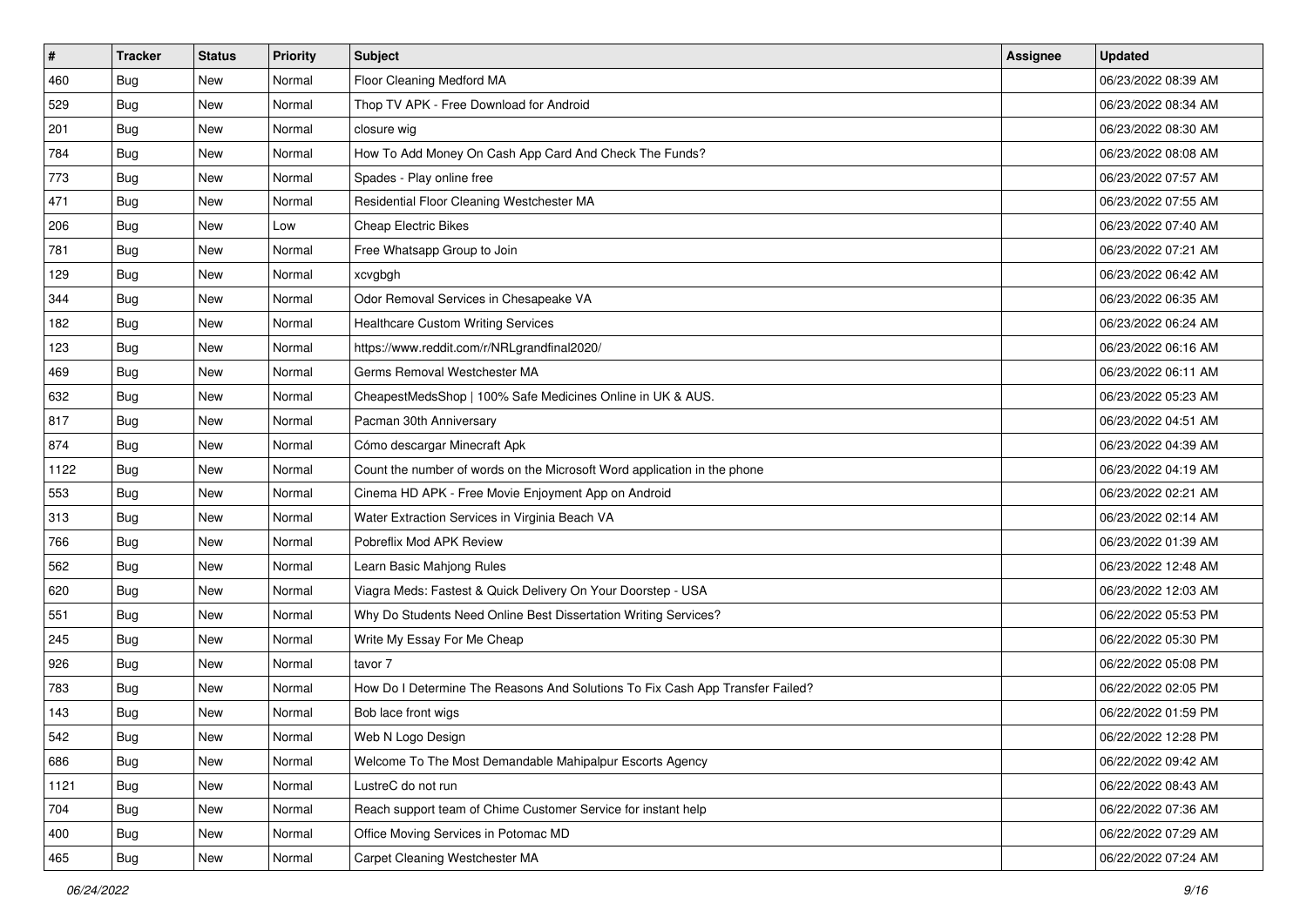| $\sharp$ | <b>Tracker</b> | <b>Status</b> | Priority | Subject                                                              | <b>Assignee</b> | <b>Updated</b>      |
|----------|----------------|---------------|----------|----------------------------------------------------------------------|-----------------|---------------------|
| 796      | <b>Bug</b>     | New           | Normal   | How Does Cash App ++ actually work and What is the process of it     |                 | 06/22/2022 07:03 AM |
| 614      | Bug            | New           | Normal   | Como baixar o MOD APK no celular                                     |                 | 06/22/2022 04:46 AM |
| 262      | Bug            | New           | Normal   | It this true to dealing Wuth                                         |                 | 06/22/2022 04:07 AM |
| 715      | Bug            | New           | Normal   | Puppy Playtime Descargar gratis                                      |                 | 06/22/2022 01:40 AM |
| 786      | Bug            | New           | Normal   | Best Assignment Help in Australia & UK                               |                 | 06/21/2022 09:28 PM |
| 1069     | <b>Bug</b>     | New           | Normal   | how to get cash app support phone number 24*7 available              |                 | 06/21/2022 08:36 PM |
| 769      | Bug            | New           | Normal   | check my cash app                                                    |                 | 06/21/2022 07:23 PM |
| 1072     | <b>Bug</b>     | New           | Normal   | ij.start canon                                                       |                 | 06/21/2022 06:56 PM |
| 1071     | Bug            | New           | Normal   | Cinema HD Review - Cinemahdv2.net                                    |                 | 06/21/2022 06:54 PM |
| 315      | Bug            | New           | Normal   | Dissertation help UK                                                 |                 | 06/21/2022 05:29 PM |
| 235      | <b>Bug</b>     | New           | Low      | HP Printer Assistant Software   Download & Install HP Assistant      |                 | 06/21/2022 04:50 PM |
| 690      | Bug            | New           | Normal   | campervan hire                                                       |                 | 06/21/2022 04:17 PM |
| 464      | Bug            | New           | Normal   | Upholstery Cleaning Westchester MA                                   |                 | 06/21/2022 04:02 PM |
| 785      | Bug            | New           | Normal   | How To Get Money Off Cash App Without Card Or With A Card?           |                 | 06/21/2022 03:59 PM |
| 802      | Bug            | New           | Normal   | Who Is an ETL Engineer                                               |                 | 06/21/2022 03:25 PM |
| 1120     | Bug            | New           | Normal   | Summary of 5 best coloring apps on phones                            |                 | 06/21/2022 10:24 AM |
| 1097     | Bug            | New           | Normal   | Race and experience new life.                                        |                 | 06/21/2022 09:35 AM |
| 1103     | Bug            | New           | Normal   | Idle game fix bug                                                    |                 | 06/21/2022 09:30 AM |
| 702      | Bug            | New           | Normal   | Avail Chime Customer Service to know How To Get Chime Bank Statement |                 | 06/21/2022 08:32 AM |
| 1119     | Bug            | New           | Normal   | Klondike Solitaire                                                   |                 | 06/21/2022 08:25 AM |
| 230      | <b>Bug</b>     | New           | Normal   | Add Money To Cash App Card - Auto Cash Apps                          |                 | 06/21/2022 08:18 AM |
| 154      | Bug            | New           | Normal   | fdgyyrut gyrtrw                                                      |                 | 06/21/2022 07:35 AM |
| 652      | Bug            | New           | Normal   | Sesame Health Benefits                                               |                 | 06/21/2022 06:52 AM |
| 1118     | <b>Bug</b>     | New           | Normal   | Gameplay Minecraft                                                   |                 | 06/21/2022 06:33 AM |
| 1116     | Bug            | New           | Normal   | ipTV smarts pro                                                      |                 | 06/21/2022 06:09 AM |
| 1117     | Bug            | New           | Normal   | Equal Words - Word search game for PC and Windows Phone              |                 | 06/21/2022 05:38 AM |
| 624      | <b>Bug</b>     | New           | Normal   | Use go with the Driving Directions for your go                       |                 | 06/21/2022 04:54 AM |
| 321      | Bug            | New           | Normal   | Tile & Grout Cleaning Services in Virginia Beach VA                  |                 | 06/21/2022 03:04 AM |
| 800      | <b>Bug</b>     | New           | Normal   | Who Is an ETL Engineer                                               |                 | 06/20/2022 10:21 PM |
| 215      | <b>Bug</b>     | New           | Normal   | How For Top Level Cell Phone For You                                 |                 | 06/20/2022 08:14 PM |
| 667      | <b>Bug</b>     | New           | Normal   | What Is a Ringtone?                                                  |                 | 06/20/2022 03:35 PM |
| 1027     | Bug            | New           | Normal   | Word hurdle: Viral and Fun Online Game                               |                 | 06/20/2022 01:36 PM |
| 1115     | <b>Bug</b>     | New           | Normal   | How to access your saved favorite Tiktok                             |                 | 06/20/2022 01:07 PM |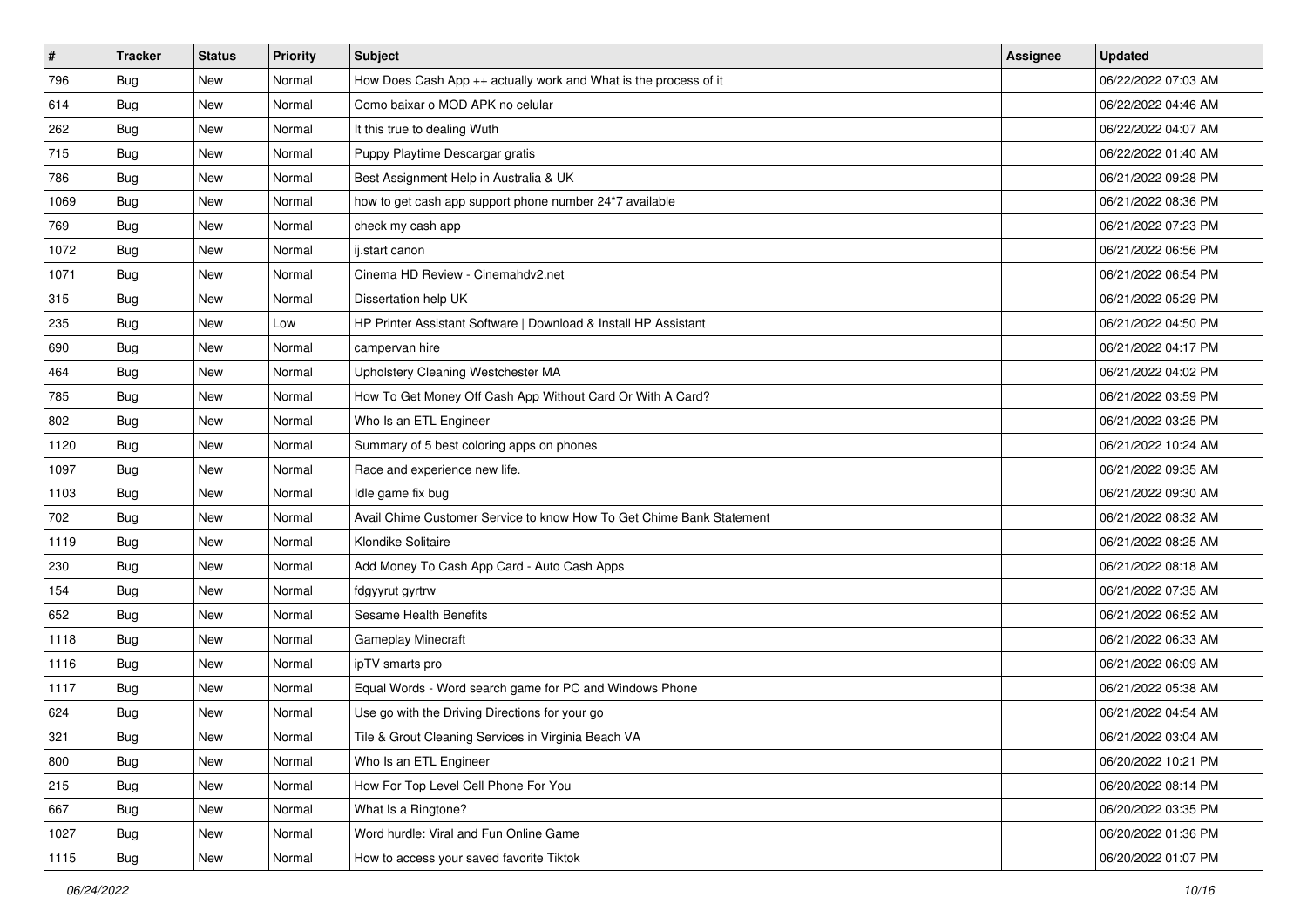| $\vert$ # | <b>Tracker</b> | <b>Status</b> | Priority | Subject                                                                                                                                                                                                                                        | Assignee | <b>Updated</b>      |
|-----------|----------------|---------------|----------|------------------------------------------------------------------------------------------------------------------------------------------------------------------------------------------------------------------------------------------------|----------|---------------------|
| 1114      | <b>Bug</b>     | New           | Normal   | To control the car, all you must do is click to go left or right and release the button to go straight.                                                                                                                                        |          | 06/20/2022 12:11 PM |
| 1113      | Bug            | New           | Normal   | Press the button to control your car                                                                                                                                                                                                           |          | 06/20/2022 12:09 PM |
| 1092      | Bug            | New           | Normal   | Ellison Estate Vineyard                                                                                                                                                                                                                        |          | 06/20/2022 12:03 PM |
| 1112      | <b>Bug</b>     | New           | Normal   | What Cash App Policy Says If Random Person Sent Me Money On Cash App?                                                                                                                                                                          |          | 06/20/2022 07:48 AM |
| 1111      | Bug            | New           | Normal   | LOLBeans is a fun battle royale game where you race with other players while avoiding obstacles. Reach the end of<br>the course in competitive gameplay!                                                                                       |          | 06/20/2022 06:39 AM |
| 1108      | Bug            | New           | Normal   | Six Guns Mod Apk Answers Your Questions                                                                                                                                                                                                        |          | 06/20/2022 04:37 AM |
| 811       | Bug            | New           | Normal   | Canon IJ Network Tool                                                                                                                                                                                                                          |          | 06/20/2022 12:34 AM |
| 587       | <b>Bug</b>     | New           | Normal   | Why Picsart Pro Offers Great Features                                                                                                                                                                                                          |          | 06/19/2022 02:19 PM |
| 591       | <b>Bug</b>     | New           | Normal   | How To Find Facebook Modifications For Your Spotify Premium Apk?                                                                                                                                                                               |          | 06/19/2022 06:07 AM |
| 627       | Bug            | New           | Normal   | <b>HELO</b>                                                                                                                                                                                                                                    |          | 06/18/2022 06:50 PM |
| 895       | <b>Bug</b>     | New           | Normal   | Cash App Scams                                                                                                                                                                                                                                 |          | 06/18/2022 02:36 PM |
| 176       | Bug            | New           | Normal   | instant loan without documents                                                                                                                                                                                                                 |          | 06/18/2022 01:43 PM |
| 253       | <b>Bug</b>     | New           | Normal   | Florence Lawrence                                                                                                                                                                                                                              |          | 06/18/2022 01:09 PM |
| 159       | Bug            | New           | Normal   | xfguih njgkh                                                                                                                                                                                                                                   |          | 06/17/2022 10:26 PM |
| 776       | <b>Bug</b>     | <b>New</b>    | Normal   | Wibargain                                                                                                                                                                                                                                      |          | 06/17/2022 08:52 PM |
| 705       | <b>Bug</b>     | New           | Normal   | wuxiaworld                                                                                                                                                                                                                                     |          | 06/17/2022 04:54 PM |
| 670       | Bug            | New           | Normal   | JTWhatsApp Apk - The New and Improved WhatsApp                                                                                                                                                                                                 |          | 06/17/2022 04:36 PM |
| 1106      | <b>Bug</b>     | New           | Normal   | How Do I Get Cash App ++ Without Confronting Any Technical Glitches?                                                                                                                                                                           |          | 06/17/2022 02:20 PM |
| 339       | Bug            | New           | Normal   | Upholstery Cleaning Services in Norfolk VA                                                                                                                                                                                                     |          | 06/17/2022 04:36 AM |
| 1104      | Bug            | <b>New</b>    | Normal   | Idle game fix bug                                                                                                                                                                                                                              |          | 06/17/2022 04:35 AM |
| 697       | <b>Bug</b>     | New           | Normal   | How to Descargar Pura TV For Android                                                                                                                                                                                                           |          | 06/16/2022 10:40 PM |
| 918       | Bug            | New           | Normal   | Antivirus for IOS                                                                                                                                                                                                                              |          | 06/16/2022 10:36 PM |
| 1001      | <b>Bug</b>     | New           | Normal   | Venmo Keep Saying Error?                                                                                                                                                                                                                       |          | 06/16/2022 02:11 PM |
| 1101      | <b>Bug</b>     | New           | Normal   | How to Delete Cash App History at once?                                                                                                                                                                                                        |          | 06/16/2022 06:49 AM |
| 675       | Bug            | New           | Normal   | What Are Smart Tactics To Fix Cash App Transfer Failed Hurdles?                                                                                                                                                                                |          | 06/16/2022 04:37 AM |
| 949       | <b>Bug</b>     | New           | Normal   | <b>Educational Games</b>                                                                                                                                                                                                                       |          | 06/15/2022 09:11 PM |
| 544       | Bug            | New           | Normal   | Hey! I had a very cool idea to order our general picture on canvas for my family as a gift. But couldn't find a good<br>one. Once my friend advised me this article in which I found what I was looking for and gave a cool gift to my family. |          | 06/15/2022 08:13 PM |
| 1078      | Bug            | New           | Normal   | What Bank Is Cash App On Plaid? Find Clarity And Assistance                                                                                                                                                                                    |          | 06/15/2022 11:56 AM |
| 1080      | Bug            | New           | Normal   | How to use Math Wallet   Nexo wallet   CoinTiger Exchange                                                                                                                                                                                      |          | 06/15/2022 11:56 AM |
| 1082      | <b>Bug</b>     | New           | Normal   | Reset chime bank password without phone number                                                                                                                                                                                                 |          | 06/15/2022 11:56 AM |
| 1098      | <b>Bug</b>     | New           | Normal   | Life of a Fisherman                                                                                                                                                                                                                            |          | 06/15/2022 08:10 AM |
| 1079      | Bug            | New           | Normal   | How to get cheap psychology assignment?                                                                                                                                                                                                        |          | 06/15/2022 06:00 AM |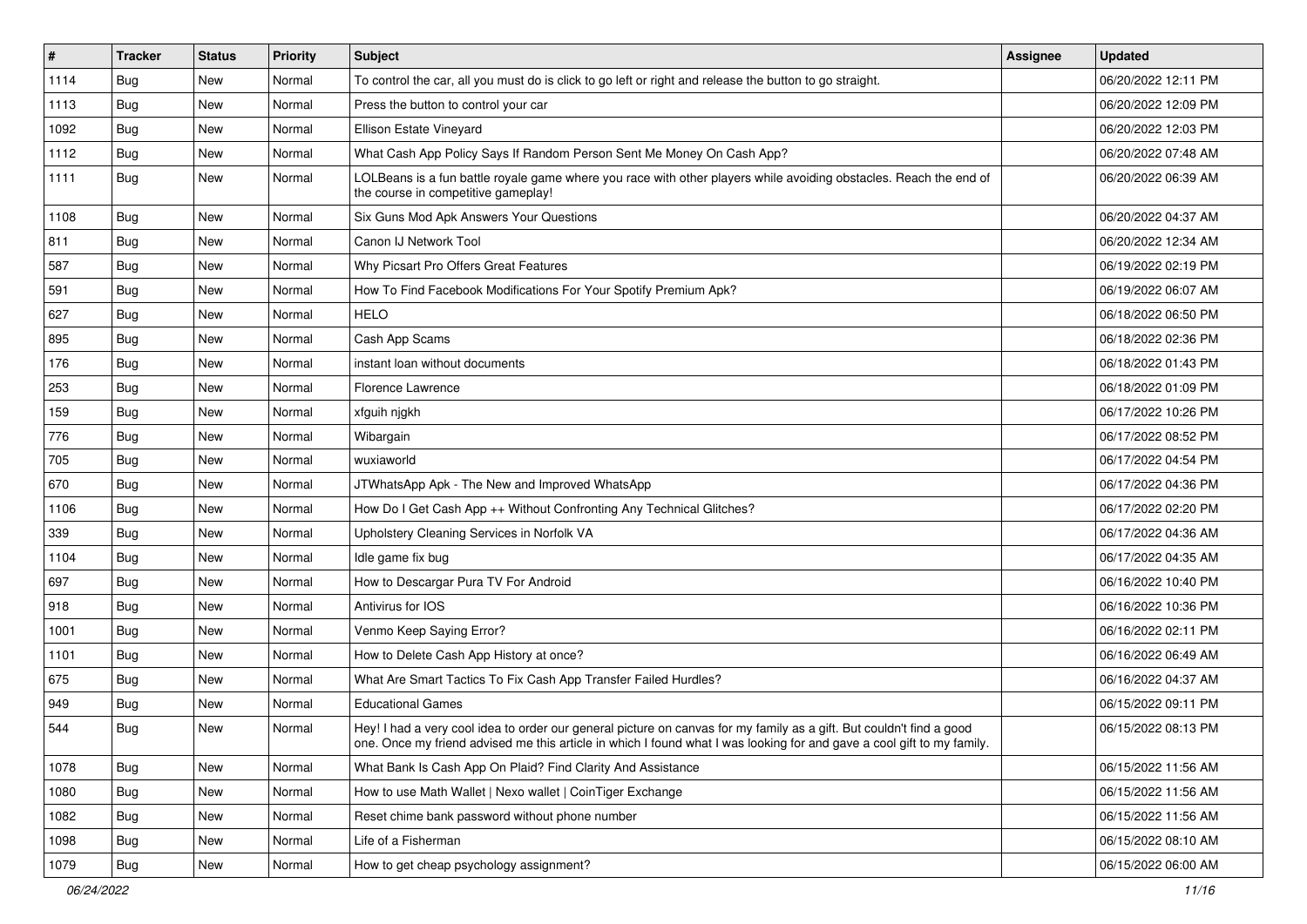| $\vert$ # | <b>Tracker</b> | <b>Status</b> | Priority | <b>Subject</b>                                                  | <b>Assignee</b> | <b>Updated</b>      |
|-----------|----------------|---------------|----------|-----------------------------------------------------------------|-----------------|---------------------|
| 1096      | <b>Bug</b>     | New           | Normal   | Race and experience new life.                                   |                 | 06/15/2022 04:45 AM |
| 1089      | Bug            | New           | Normal   | Pay Someone To Do My Assignment                                 |                 | 06/15/2022 04:44 AM |
| 925       | Bug            | New           | Normal   | tavor 7                                                         |                 | 06/15/2022 03:45 AM |
| 989       | <b>Bug</b>     | New           | Normal   | Barewoods Wax Cigar                                             |                 | 06/14/2022 08:06 PM |
| 1094      | Bug            | New           | Normal   | What time does direct deposit hit Cash App?                     |                 | 06/14/2022 03:27 PM |
| 1091      | Bug            | New           | Normal   | Find family fun indoors and outdoors in the Jungfrau Region     |                 | 06/14/2022 09:33 AM |
| 828       | Bug            | New           | Normal   | Nursery management                                              |                 | 06/13/2022 08:55 AM |
| 191       | Bug            | New           | Normal   | <b>B2B Branding</b>                                             |                 | 06/13/2022 12:50 AM |
| 372       | <b>Bug</b>     | New           | Normal   | Auto Transport Services in Arlington County VA                  |                 | 06/12/2022 12:45 PM |
| 692       | <b>Bug</b>     | <b>New</b>    | Normal   | Esports 888b                                                    |                 | 06/12/2022 10:04 AM |
| 1051      | Bug            | New           | Normal   | Dental Supplies USA                                             |                 | 06/11/2022 09:20 PM |
| 1090      | <b>Bug</b>     | New           | Normal   | Pay Someone To Do My Assignment                                 |                 | 06/11/2022 03:15 PM |
| 1076      | Bug            | New           | Normal   | DedicatedHosting4u                                              |                 | 06/11/2022 09:15 AM |
| 1083      | Bug            | New           | Normal   | coin base review                                                |                 | 06/11/2022 09:13 AM |
| 1084      | Bug            | New           | Normal   | <b>Trippie Redd</b>                                             |                 | 06/11/2022 09:05 AM |
| 1087      | Bug            | New           | Normal   | How do new writers start out?                                   |                 | 06/10/2022 03:25 PM |
| 302       | <b>Bug</b>     | New           | Normal   | Auto Electrical Repair Services in Norcross GA                  |                 | 06/10/2022 06:30 AM |
| 227       | Bug            | New           | Normal   | Cash App Help & Solutions - Here You Will Get Better Assistance |                 | 06/10/2022 12:53 AM |
| 912       | <b>Bug</b>     | New           | Normal   | Cuphead Mobile Game Review                                      |                 | 06/09/2022 10:14 AM |
| 1073      | Bug            | New           | Normal   | Cricut Design Space                                             |                 | 06/07/2022 09:34 PM |
| 1057      | Bug            | New           | Normal   | <b>CCPlay Education Edition APK</b>                             |                 | 06/07/2022 04:07 AM |
| 1065      | <b>Bug</b>     | New           | Normal   | The top foreign language training game in 2022                  |                 | 06/07/2022 04:05 AM |
| 1002      | Bug            | New           | Normal   | Chemistry Assignment Help                                       |                 | 06/04/2022 09:58 AM |
| 223       | <b>Bug</b>     | New           | Normal   | WhatsApp Plus: Download, Update and Themes                      |                 | 06/03/2022 08:07 PM |
| 441       | <b>Bug</b>     | New           | Normal   | Carpet Cleaning Watertown MA                                    |                 | 06/02/2022 06:00 PM |
| 454       | <b>Bug</b>     | New           | Normal   | Commercial Floor Cleaning Quincy MA                             |                 | 06/02/2022 05:59 PM |
| 1068      | Bug            | New           | Normal   | 123.hp.com/laserjet                                             |                 | 05/31/2022 12:22 PM |
| 1067      | Bug            | New           | Normal   | Cricut.com/setup                                                |                 | 05/31/2022 12:19 PM |
| 1026      | Bug            | New           | Normal   | New Puzzle Game for All Age - Dordle                            |                 | 05/30/2022 06:26 AM |
| 831       | Bug            | New           | Normal   | Build and shoot                                                 |                 | 05/29/2022 04:47 PM |
| 983       | Bug            | New           | Normal   | Finding issue in tekken 3 game?                                 |                 | 05/28/2022 02:34 PM |
| 1063      | Bug            | New           | Normal   | 123.hp.com/laserjet                                             |                 | 05/28/2022 12:27 PM |
| 1062      | <b>Bug</b>     | New           | Normal   | Cricut.com/setup                                                |                 | 05/28/2022 12:26 PM |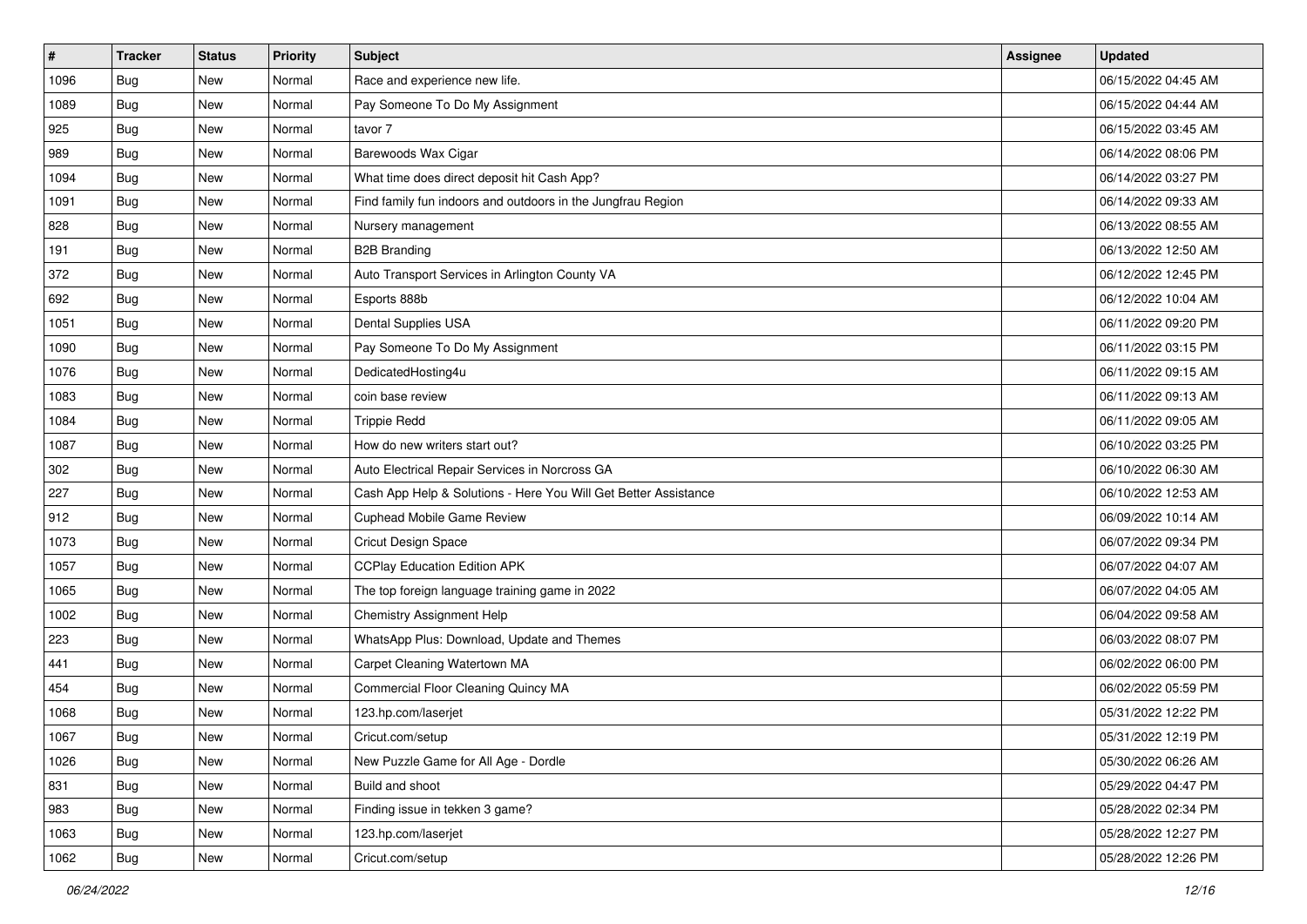| #    | <b>Tracker</b> | <b>Status</b> | <b>Priority</b> | Subject                                                                  | <b>Assignee</b> | <b>Updated</b>      |
|------|----------------|---------------|-----------------|--------------------------------------------------------------------------|-----------------|---------------------|
| 1061 | <b>Bug</b>     | New           | Normal          | Cricut.com/setup                                                         |                 | 05/28/2022 12:24 PM |
| 1060 | Bug            | New           | Normal          | How to Use Panda Helper to Speed Up Your iOS                             |                 | 05/28/2022 09:12 AM |
| 1059 | Bug            | New           | Normal          | 123.hp.com/laserjet                                                      |                 | 05/28/2022 08:29 AM |
| 1058 | <b>Bug</b>     | New           | Normal          | Cricut.com/setup                                                         |                 | 05/28/2022 08:28 AM |
| 1041 | Bug            | <b>New</b>    | Normal          | Count words in Word on the computer                                      |                 | 05/27/2022 02:16 PM |
| 1039 | Bug            | New           | Normal          | How to Get Tickmill Bonuses for Free                                     |                 | 05/26/2022 05:43 PM |
| 1044 | <b>Bug</b>     | New           | Normal          | Can I Disapprove If Random Person Sent Me Money On Cash App?             |                 | 05/26/2022 03:51 PM |
| 826  | <b>Bug</b>     | New           | Normal          | How to Dowload MXL TV Premium                                            |                 | 05/26/2022 03:34 PM |
| 1053 | <b>Bug</b>     | New           | Normal          | Game Geometry Dash                                                       |                 | 05/26/2022 11:30 AM |
| 1052 | Bug            | New           | Normal          | Build Now GG is a new battle royale game.                                |                 | 05/26/2022 04:24 AM |
| 1021 | Bug            | New           | Normal          | Cricut.com/setup                                                         |                 | 05/26/2022 12:21 AM |
| 1042 | <b>Bug</b>     | New           | Normal          | How to set up direct deposit on cash app?                                |                 | 05/25/2022 01:17 PM |
| 1043 | Bug            | New           | Normal          | What Is The Right Way To Troubleshoot Cash App Transfer Failed Problems? |                 | 05/25/2022 01:16 PM |
| 1048 | <b>Bug</b>     | New           | Normal          | So zeigen Sie ein Instagram-Profilbild an und vergrößern es              |                 | 05/25/2022 06:56 AM |
| 144  | Bug            | New           | Normal          | curly bob lace front wigs                                                |                 | 05/25/2022 05:18 AM |
| 1046 | <b>Bug</b>     | New           | Normal          | 123.hp.com/laserjet                                                      |                 | 05/24/2022 10:46 AM |
| 1045 | <b>Bug</b>     | New           | Normal          | Cricut.com/setup                                                         |                 | 05/24/2022 10:45 AM |
| 1034 | Bug            | New           | Normal          | Download Teaching Feeling For Android                                    |                 | 05/20/2022 09:25 AM |
| 962  | Bug            | New           | Normal          | Kostenlose Hörbücher                                                     |                 | 05/20/2022 08:56 AM |
| 1025 | <b>Bug</b>     | New           | Normal          | how to change the logo in wordpress                                      |                 | 05/20/2022 06:00 AM |
| 760  | Bug            | New           | Normal          | apkmod                                                                   |                 | 05/20/2022 05:32 AM |
| 1040 | <b>Bug</b>     | New           | Normal          | thabet                                                                   |                 | 05/19/2022 08:05 PM |
| 905  | Bug            | <b>New</b>    | Normal          | MINI MILITIA MOD APK                                                     |                 | 05/19/2022 01:54 PM |
| 1036 | Bug            | New           | Normal          | <b>VPS Material</b>                                                      |                 | 05/18/2022 09:34 PM |
| 865  | Bug            | New           | Normal          | Canon IJ Printer Utility                                                 |                 | 05/18/2022 07:24 PM |
| 1007 | <b>Bug</b>     | New           | Normal          | "ij.start canon                                                          |                 | 05/18/2022 10:40 AM |
| 1033 | <b>Bug</b>     | New           | Normal          | The best slope 2 online games to play right now                          |                 | 05/17/2022 10:55 AM |
| 1032 | Bug            | New           | Normal          | How To Play The Wordle Game                                              |                 | 05/17/2022 10:37 AM |
| 1031 | Bug            | New           | Normal          | <b>IAFT Traders Union</b>                                                |                 | 05/16/2022 03:14 PM |
| 1030 | <b>Bug</b>     | New           | Normal          | <b>IAFT Traders Union</b>                                                |                 | 05/16/2022 03:13 PM |
| 1029 | Bug            | New           | Normal          | 5 Reasons Why People Love Coloring Pages?                                |                 | 05/16/2022 11:53 AM |
| 1028 | Bug            | New           | Normal          | The Best Free Online Game to Play with Friends                           |                 | 05/16/2022 05:00 AM |
| 932  | <b>Bug</b>     | New           | Normal          | The best epic, long-playing PC games will consume days of your life.     |                 | 05/15/2022 07:44 PM |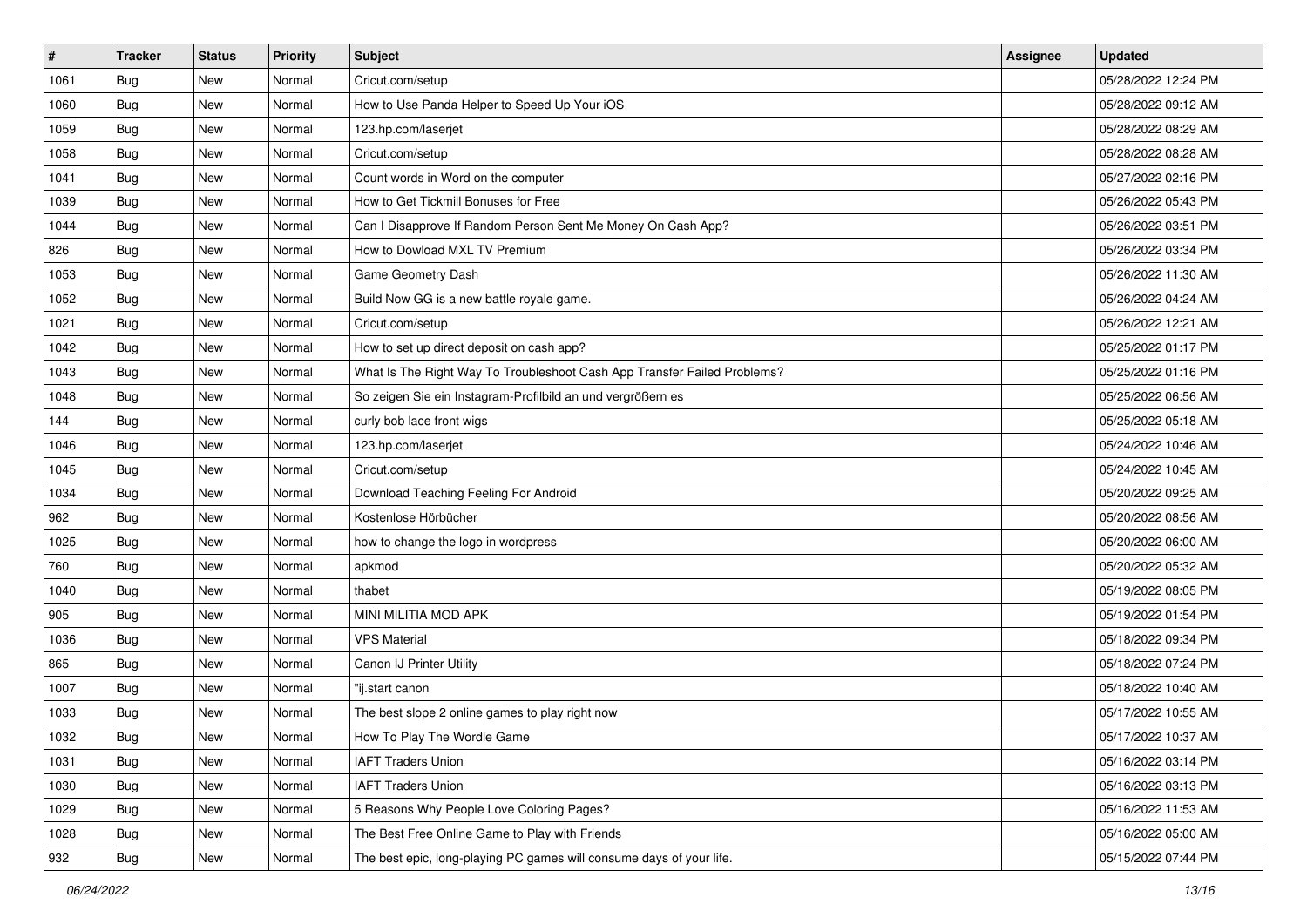| $\sharp$ | <b>Tracker</b> | <b>Status</b> | Priority | Subject                                                                    | <b>Assignee</b> | <b>Updated</b>      |
|----------|----------------|---------------|----------|----------------------------------------------------------------------------|-----------------|---------------------|
| 1024     | <b>Bug</b>     | New           | Normal   | How to choose the right broker                                             |                 | 05/14/2022 10:31 AM |
| 1023     | <b>Bug</b>     | New           | Normal   | Questions That Are Typically Asked About Trap The Cat                      |                 | 05/14/2022 03:51 AM |
| 998      | Bug            | New           | Normal   | Is It Hard to Solve Wordle An                                              |                 | 05/13/2022 06:39 PM |
| 1005     | Bug            | New           | High     | Nursing Assignment Help in UK                                              |                 | 05/13/2022 05:33 PM |
| 1022     | Bug            | New           | Normal   | 123.hp.com/laserjet                                                        |                 | 05/13/2022 01:25 PM |
| 1020     | Bug            | New           | Normal   | Cricut.com/setup                                                           |                 | 05/13/2022 11:14 AM |
| 1019     | Bug            | New           | Normal   | Cricut.com/setup                                                           |                 | 05/13/2022 11:13 AM |
| 1016     | Bug            | New           | Normal   | Klondike Solitaire                                                         |                 | 05/12/2022 09:03 AM |
| 1015     | Bug            | New           | Normal   | Is it possible to send books for free?                                     |                 | 05/11/2022 04:05 PM |
| 1014     | Bug            | New           | Normal   | how to get chime routing and account number ? chime routing number florida |                 | 05/11/2022 12:42 PM |
| 1013     | Bug            | New           | Normal   | ij.start canon                                                             |                 | 05/11/2022 11:31 AM |
| 1012     | Bug            | New           | Normal   | Cricut.com/setup                                                           |                 | 05/11/2022 11:30 AM |
| 1011     | Bug            | New           | Normal   | Summary of 10 best coloring apps on phones                                 |                 | 05/11/2022 10:58 AM |
| 1009     | Bug            | New           | Normal   | How to change routing number on Cash App?                                  |                 | 05/11/2022 07:13 AM |
| 1008     | Bug            | New           | Normal   | Who was the first black woman to anchor a newscast?                        |                 | 05/10/2022 03:13 PM |
| 1006     | Bug            | New           | Normal   | Cricut.com/setup                                                           |                 | 05/10/2022 01:22 PM |
| 934      | Bug            | New           | Normal   | MovieBox Pro Apk - Watch Movies and TV Shows on Your Android Phone         |                 | 05/10/2022 11:01 AM |
| 1004     | Bug            | New           | Normal   | you get to pinch and drag a man with a very flexible face                  |                 | 05/10/2022 10:59 AM |
| 984      | Bug            | New           | Normal   | How to disable, permanently delete Twitter account on phone, PC            |                 | 05/09/2022 04:42 PM |
| 192      | Bug            | New           | Normal   | The code Caffe                                                             |                 | 05/09/2022 10:16 AM |
| 982      | <b>Bug</b>     | New           | Normal   | Five sites that let you download free scenarios for your iPhone            |                 | 05/07/2022 09:34 PM |
| 950      | Bug            | New           | Normal   | ij.start canon                                                             |                 | 05/07/2022 02:12 PM |
| 999      | Bug            | New           | Normal   | Is there a way to find Google Feud answers?                                |                 | 05/07/2022 08:58 AM |
| 981      | <b>Bug</b>     | New           | Normal   | VidMate Mod APK                                                            |                 | 05/06/2022 09:22 AM |
| 974      | Bug            | New           | Normal   | Watch NCAA Football Live Streaming Free                                    |                 | 05/06/2022 08:16 AM |
| 985      | Bug            | New           | Normal   | Find out the vitality of Facebook Phone Number:                            |                 | 05/06/2022 06:34 AM |
| 988      | <b>Bug</b>     | New           | Normal   | <b>Medicinal Mushrooms</b>                                                 |                 | 05/06/2022 06:06 AM |
| 997      | <b>Bug</b>     | New           | Normal   | 123.hp.com/laserjet                                                        |                 | 05/06/2022 05:33 AM |
| 996      | <b>Bug</b>     | New           | Normal   | Cricut.com/setup                                                           |                 | 05/06/2022 05:32 AM |
| 975      | <b>Bug</b>     | New           | Normal   | Payback 2 Mod APK                                                          |                 | 05/05/2022 10:56 AM |
| 993      | <b>Bug</b>     | New           | Normal   | IO Games Free Online                                                       |                 | 05/04/2022 10:35 AM |
| 992      | Bug            | New           | Normal   | So vergrößern Sie Ihr Instagram-Profilbild                                 |                 | 05/04/2022 08:46 AM |
| 991      | <b>Bug</b>     | New           | Normal   | <b>MDMA MOLLY</b>                                                          |                 | 05/03/2022 12:03 AM |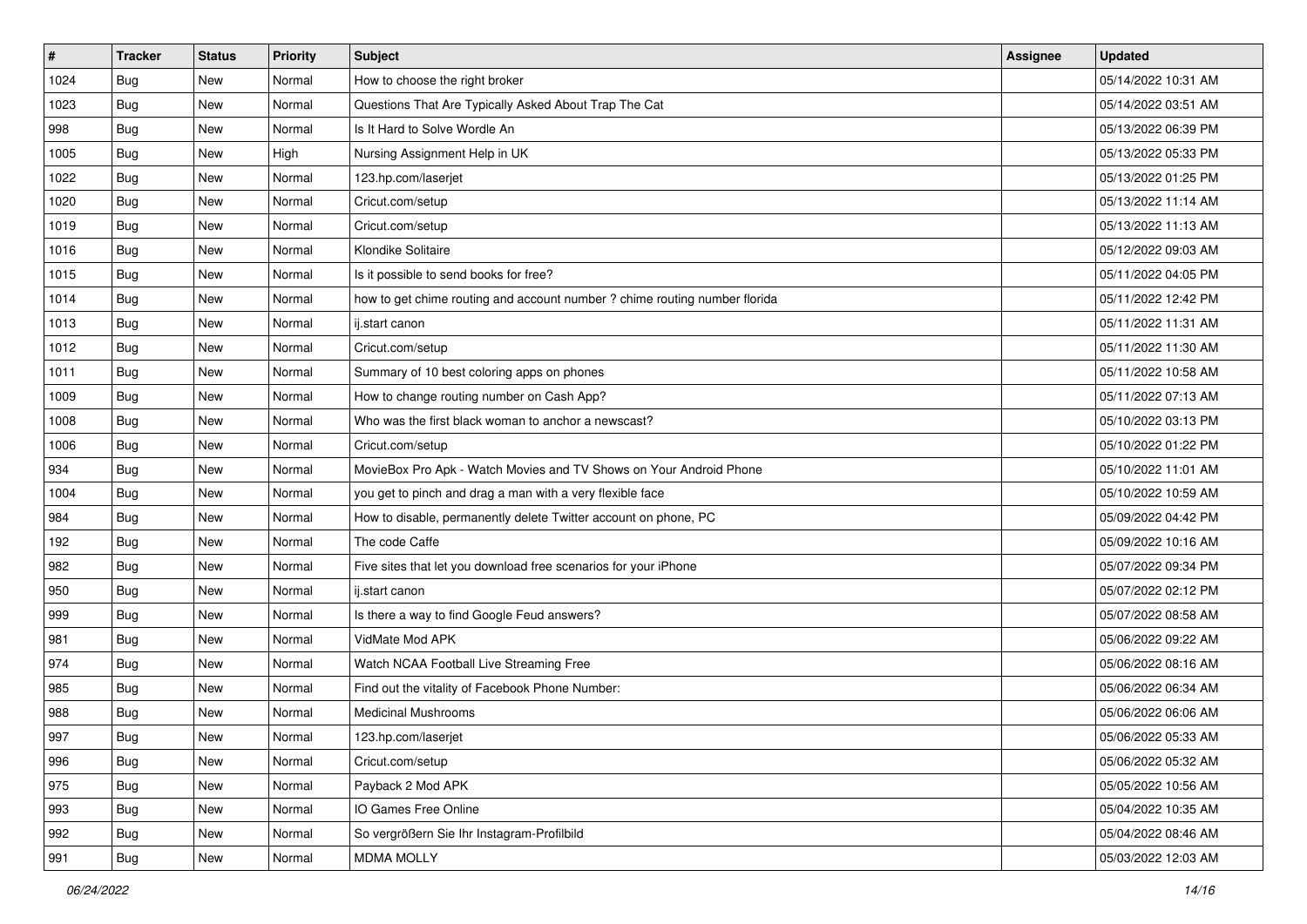| $\vert$ # | <b>Tracker</b> | <b>Status</b> | <b>Priority</b> | <b>Subject</b>                                                                                      | <b>Assignee</b> | <b>Updated</b>      |
|-----------|----------------|---------------|-----------------|-----------------------------------------------------------------------------------------------------|-----------------|---------------------|
| 990       | Bug            | New           | Normal          | Mushrooms                                                                                           |                 | 05/03/2022 12:02 AM |
| 987       | Bug            | New           | Normal          | <b>Medicinal Mushrooms</b>                                                                          |                 | 05/02/2022 11:59 PM |
| 232       | <b>Bug</b>     | New           | Normal          | FM whatsapp messaging app.                                                                          |                 | 05/02/2022 06:03 AM |
| 754       | Bug            | New           | Normal          | Cómo descargar tonos gratis de teléfono celular                                                     |                 | 04/29/2022 05:26 AM |
| 980       | <b>Bug</b>     | New           | Normal          | Free Gas Cards for the Unemployed                                                                   |                 | 04/28/2022 06:25 AM |
| 979       | Bug            | New           | Normal          | Free Gas Cards for the Unemployed                                                                   |                 | 04/28/2022 06:18 AM |
| 935       | <b>Bug</b>     | New           | Normal          | MovieBox Pro Apk - Watch Movies and TV Shows on Your Android Phone                                  |                 | 04/27/2022 05:56 PM |
| 978       | <b>Bug</b>     | New           | Normal          | Delamore Lodge is a place to stay.                                                                  |                 | 04/27/2022 11:41 AM |
| 977       | <b>Bug</b>     | New           | Normal          | Fans of the Old Country will like this book.                                                        |                 | 04/27/2022 11:14 AM |
| 888       | Bug            | <b>New</b>    | Normal          | Is the Fox News Channel on Roku free?                                                               |                 | 04/25/2022 08:04 AM |
| 972       | <b>Bug</b>     | New           | Normal          | How To Borrow Money From The Cash App? Get To Know About The Same                                   |                 | 04/25/2022 07:30 AM |
| 971       | <b>Bug</b>     | New           | Normal          | How Do I Check Balance On Cash App Card With Optimum Ease?                                          |                 | 04/23/2022 08:43 PM |
| 970       | Bug            | New           | Normal          | The Amount Of Time Does Cash App Direct Deposit Time Take?                                          |                 | 04/23/2022 08:33 AM |
| 969       | <b>Bug</b>     | New           | Normal          | Watch NCAA Football Live Match Free                                                                 |                 | 04/23/2022 07:29 AM |
| 966       | Bug            | New           | Normal          | How to Download the Filmes                                                                          |                 | 04/23/2022 04:04 AM |
| 965       | <b>Bug</b>     | New           | Normal          | Go with cash app customer service to know where I can load my cash app card                         |                 | 04/22/2022 01:07 PM |
| 952       | Bug            | New           | Normal          | Canon IJ Network Tool                                                                               |                 | 04/22/2022 04:13 AM |
| 198       | Bug            | New           | Normal          | DR. RECKEWEG R42 (HAEMOVENIN) (22ML)                                                                |                 | 04/21/2022 09:37 PM |
| 964       | Bug            | New           | Normal          | Can I Fix Cash App Transfer Failed Issues By Adding Sufficient Funds?                               |                 | 04/21/2022 10:23 AM |
| 948       | Bug            | New           | Normal          | Canon IJ Network Tool                                                                               |                 | 04/20/2022 11:53 AM |
| 954       | <b>Bug</b>     | New           | Normal          | AZ Screen Recorder Mod                                                                              |                 | 04/20/2022 11:11 AM |
| 961       | Bug            | New           | Normal          | TeaTv is an Android                                                                                 |                 | 04/20/2022 11:01 AM |
| 941       | Bug            | New           | Normal          | is Disney Now and Disney Plus different?                                                            |                 | 04/20/2022 10:19 AM |
| 951       | <b>Bug</b>     | New           | Normal          | Canon.com/ijsetup                                                                                   |                 | 04/20/2022 10:18 AM |
| 946       | Bug            | New           | Normal          | What is Plex and Is Plex Legal?                                                                     |                 | 04/20/2022 09:07 AM |
| 959       | Bug            | New           | Normal          | Get connected with cash app team-How to get money off cash app at walmart without card              |                 | 04/20/2022 08:18 AM |
| 940       | <b>Bug</b>     | New           | Normal          | What is Plex and Is Plex Legal?                                                                     |                 | 04/20/2022 06:31 AM |
| 953       | <b>Bug</b>     | New           | Normal          | Manga Dogs - Read Your Favorite Comics on Your Smartphone                                           |                 | 04/20/2022 05:25 AM |
| 957       | Bug            | New           | Normal          | From Where I Can Get Cheap Writing Services?                                                        |                 | 04/20/2022 05:06 AM |
| 958       | <b>Bug</b>     | New           | Normal          | Avail Cash app support service to know Sutton bank cash app number                                  |                 | 04/19/2022 12:02 PM |
| 956       | <b>Bug</b>     | New           | Normal          | FNF Free Mods Online                                                                                |                 | 04/18/2022 10:57 AM |
| 743       | <b>Bug</b>     | New           | Normal          | They promote 'pixel art' contests and a 'game jam' related to the work and figure of Carlos Casares |                 | 04/15/2022 09:12 PM |
| 300       | <b>Bug</b>     | New           | Normal          | Wheels Powder Coating Services in Norcross GA                                                       |                 | 04/15/2022 01:45 PM |